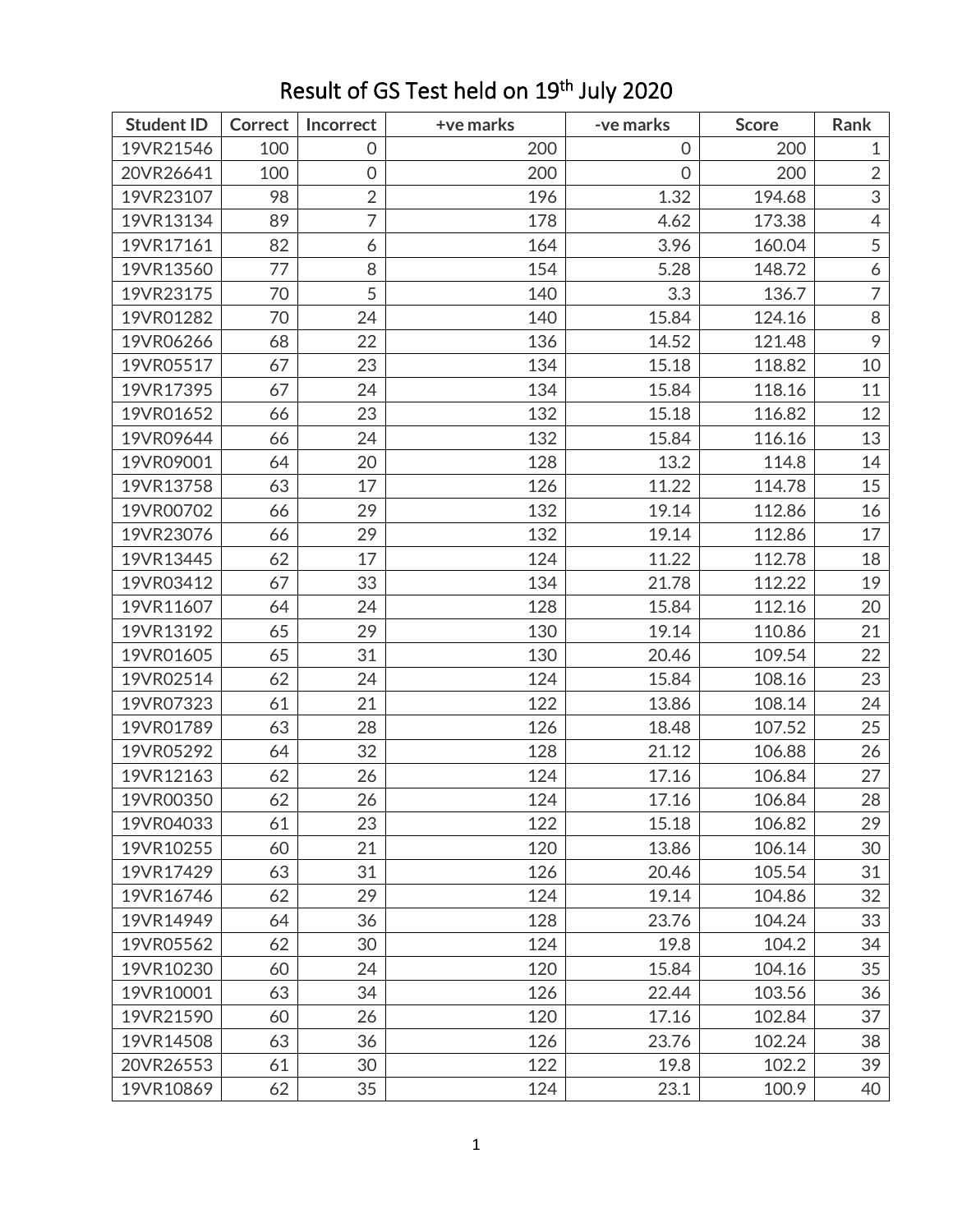| <b>Student ID</b> | <b>Correct</b> | Incorrect | +ve marks | -ve marks | <b>Score</b> | Rank |
|-------------------|----------------|-----------|-----------|-----------|--------------|------|
| 19VR11583         | 61             | 32        | 122       | 21.12     | 100.88       | 41   |
| 19VR01998         | 59             | 26        | 118       | 17.16     | 100.84       | 42   |
| 19VR23216         | 59             | 27        | 118       | 17.82     | 100.18       | 43   |
| 19VR02891         | 62             | 37        | 124       | 24.42     | 99.58        | 44   |
| 19VR20574         | 60             | 31        | 120       | 20.46     | 99.54        | 45   |
| 19VR12060         | 61             | 35        | 122       | 23.1      | 98.9         | 46   |
| 19VR12135         | 55             | 18        | 110       | 11.88     | 98.12        | 47   |
| 20VR26779         | 59             | 31        | 118       | 20.46     | 97.54        | 48   |
| 19VR10876         | 57             | 25        | 114       | 16.5      | 97.5         | 49   |
| 19VR04139         | 57             | 27        | 114       | 17.82     | 96.18        | 50   |
| 19VR13968         | 54             | 18        | 108       | 11.88     | 96.12        | 51   |
| 19VR10570         | 59             | 36        | 118       | 23.76     | 94.24        | 52   |
| 19VR17451         | 57             | 30        | 114       | 19.8      | 94.2         | 53   |
| 19VR19197         | 57             | 30        | 114       | 19.8      | 94.2         | 54   |
| 19VR03267         | 56             | 27        | 112       | 17.82     | 94.18        | 55   |
| 19VR11731         | 55             | 24        | 110       | 15.84     | 94.16        | 56   |
| 19VR25897         | 55             | 24        | 110       | 15.84     | 94.16        | 57   |
| 20VR26635         | 54             | 21        | 108       | 13.86     | 94.14        | 58   |
| 19VR12904         | 60             | 40        | 120       | 26.4      | 93.6         | 59   |
| 19VR11427         | 57             | 31        | 114       | 20.46     | 93.54        | 60   |
| 19VR13780         | 56             | 29        | 112       | 19.14     | 92.86        | 61   |
| 19VR19327         | 57             | 33        | 114       | 21.78     | 92.22        | 62   |
| 19VR23623         | 54             | 24        | 108       | 15.84     | 92.16        | 63   |
| 19VR00477         | 57             | 34        | 114       | 22.44     | 91.56        | 64   |
| 19VR15593         | 56             | 31        | 112       | 20.46     | 91.54        | 65   |
| 19VR02831         | 56             | 31        | 112       | 20.46     | 91.54        | 66   |
| 19VR12119         | 55             | 28        | 110       | 18.48     | 91.52        | 67   |
| 19VR09461         | 54             | 25        | 108       | 16.5      | 91.5         | 68   |
| 19VR14588         | 52             | 19        | 104       | 12.54     | 91.46        | 69   |
| 19VR04805         | 58             | 38        | 116       | 25.08     | 90.92        | 70   |
| 19VR11688         | 58             | 38        | 116       | 25.08     | 90.92        | 71   |
| 19VR12736         | 57             | 35        | 114       | 23.1      | 90.9         | 72   |
| 19VR12870         | 49             | 12        | 98        | 7.92      | 90.08        | 73   |
| 19VR17115         | 57             | 38        | 114       | 25.08     | 88.92        | 74   |
| 19VR06317         | 55             | 32        | 110       | 21.12     | 88.88        | 75   |
| 19VR12048         | 54             | 29        | 108       | 19.14     | 88.86        | 76   |
| 19VR13630         | 53             | 26        | 106       | 17.16     | 88.84        | 77   |
| 19VR09671         | 58             | 42        | 116       | 27.72     | 88.28        | 78   |
| 19VR09717         | 55             | 34        | 110       | 22.44     | 87.56        | 79   |
| 19VR03006         | 54             | 32        | 108       | 21.12     | 86.88        | 80   |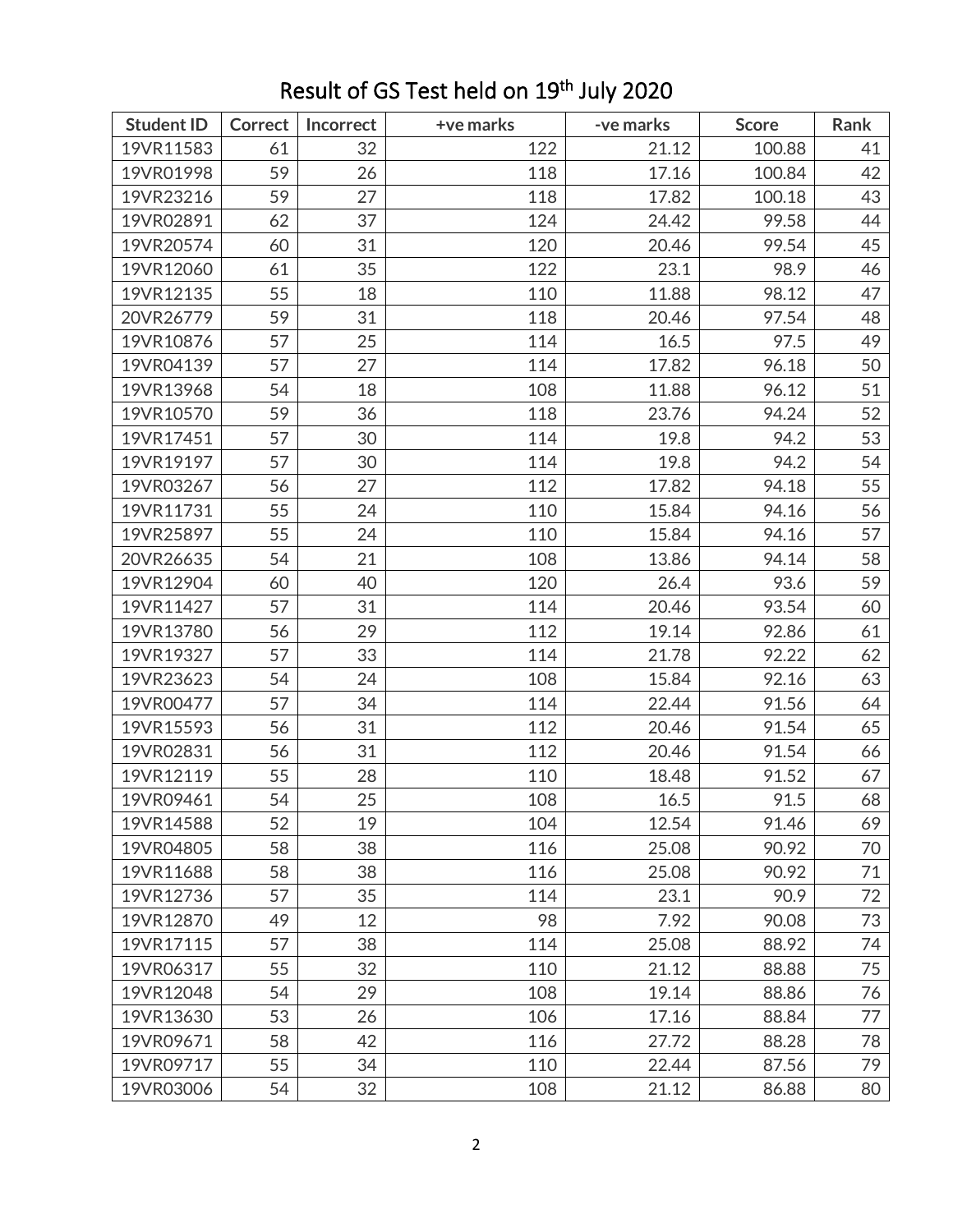| <b>Student ID</b> | <b>Correct</b> | Incorrect | +ve marks | -ve marks | <b>Score</b> | Rank |
|-------------------|----------------|-----------|-----------|-----------|--------------|------|
| 19VR05727         | 53             | 29        | 106       | 19.14     | 86.86        | 81   |
| 19VR11717         | 53             | 29        | 106       | 19.14     | 86.86        | 82   |
| 19VR17345         | 55             | 36        | 110       | 23.76     | 86.24        | 83   |
| 19VR12538         | 55             | 36        | 110       | 23.76     | 86.24        | 84   |
| 19VR02848         | 54             | 33        | 108       | 21.78     | 86.22        | 85   |
| 19VR22720         | 50             | 21        | 100       | 13.86     | 86.14        | 86   |
| 19VR10579         | 57             | 43        | 114       | 28.38     | 85.62        | 87   |
| 20VR26605         | 57             | 43        | 114       | 28.38     | 85.62        | 88   |
| 19VR09672         | 55             | 37        | 110       | 24.42     | 85.58        | 89   |
| 19VR02684         | 54             | 34        | 108       | 22.44     | 85.56        | 90   |
| 19VR14448         | 51             | 25        | 102       | 16.5      | 85.5         | 91   |
| 19VR10505         | 51             | 25        | 102       | 16.5      | 85.5         | 92   |
| 19VR10503         | 55             | 38        | 110       | 25.08     | 84.92        | 93   |
| 19VR21317         | 54             | 35        | 108       | 23.1      | 84.9         | 94   |
| 19VR07959         | 54             | 35        | 108       | 23.1      | 84.9         | 95   |
| 19VR08369         | 53             | 32        | 106       | 21.12     | 84.88        | 96   |
| 19VR10642         | 52             | 29        | 104       | 19.14     | 84.86        | 97   |
| 19VR15287         | 54             | 36        | 108       | 23.76     | 84.24        | 98   |
| 19VR14620         | 53             | 33        | 106       | 21.78     | 84.22        | 99   |
| 19VR25719         | 54             | 37        | 108       | 24.42     | 83.58        | 100  |
| 19VR06185         | 53             | 34        | 106       | 22.44     | 83.56        | 101  |
| 19VR20726         | 53             | 34        | 106       | 22.44     | 83.56        | 102  |
| 19VR22171         | 52             | 31        | 104       | 20.46     | 83.54        | 103  |
| 19VR06340         | 51             | 28        | 102       | 18.48     | 83.52        | 104  |
| 19VR03599         | 50             | 25        | 100       | 16.5      | 83.5         | 105  |
| 19VR11270         | 49             | 22        | 98        | 14.52     | 83.48        | 106  |
| 19VR03650         | 56             | 44        | 112       | 29.04     | 82.96        | 107  |
| 19VR15482         | 48             | 20        | 96        | 13.2      | 82.8         | 108  |
| 20VR26873         | 46             | 14        | 92        | 9.24      | 82.76        | 109  |
| 19VR04431         | 55             | 42        | 110       | 27.72     | 82.28        | 110  |
| 19VR00909         | 54             | 39        | 108       | 25.74     | 82.26        | 111  |
| 19VR02096         | 54             | 39        | 108       | 25.74     | 82.26        | 112  |
| 19VR05315         | 53             | 36        | 106       | 23.76     | 82.24        | 113  |
| 19VR06280         | 53             | 36        | 106       | 23.76     | 82.24        | 114  |
| 19VR15259         | 51             | 30        | 102       | 19.8      | 82.2         | 115  |
| 19VR14617         | 52             | 34        | 104       | 22.44     | 81.56        | 116  |
| 19VR13511         | 51             | 31        | 102       | 20.46     | 81.54        | 117  |
| 19VR16323         | 50             | 28        | 100       | 18.48     | 81.52        | 118  |
| 19VR19822         | 49             | 25        | 98        | 16.5      | 81.5         | 119  |
| 19VR05102         | 55             | 44        | 110       | 29.04     | 80.96        | 120  |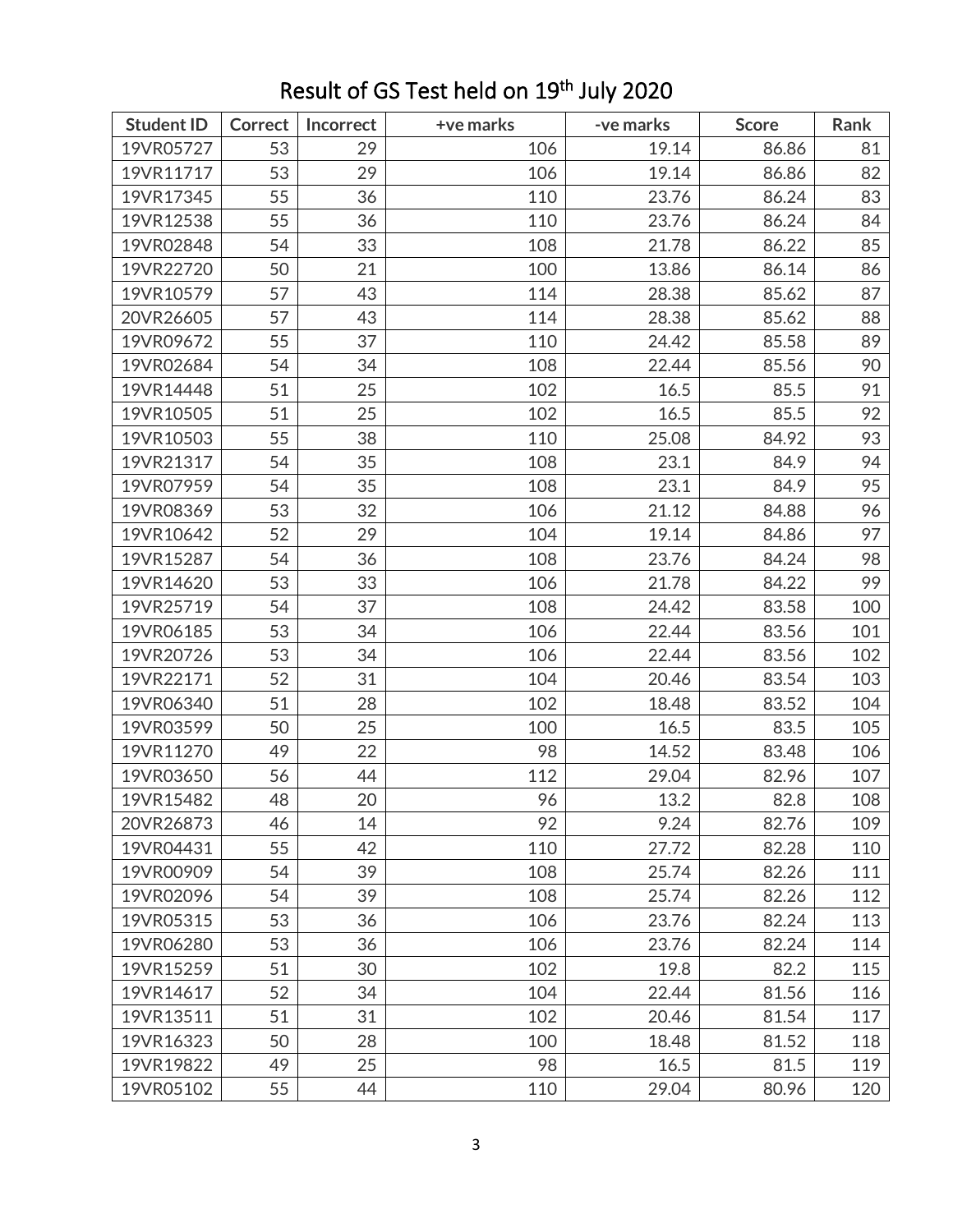| <b>Student ID</b> | <b>Correct</b> | Incorrect | +ve marks | -ve marks | <b>Score</b> | Rank |
|-------------------|----------------|-----------|-----------|-----------|--------------|------|
| 19VR12355         | 47             | 20        | 94        | 13.2      | 80.8         | 121  |
| 19VR15354         | 53             | 40        | 106       | 26.4      | 79.6         | 122  |
| 19VR10004         | 52             | 37        | 104       | 24.42     | 79.58        | 123  |
| 19VR14692         | 52             | 37        | 104       | 24.42     | 79.58        | 124  |
| 19VR10510         | 52             | 37        | 104       | 24.42     | 79.58        | 125  |
| 19VR06238         | 48             | 25        | 96        | 16.5      | 79.5         | 126  |
| 19VR09503         | 53             | 41        | 106       | 27.06     | 78.94        | 127  |
| 19VR15305         | 53             | 41        | 106       | 27.06     | 78.94        | 128  |
| 19VR11676         | 52             | 38        | 104       | 25.08     | 78.92        | 129  |
| 19VR12101         | 52             | 38        | 104       | 25.08     | 78.92        | 130  |
| 19VR15413         | 50             | 32        | 100       | 21.12     | 78.88        | 131  |
| 19VR16155         | 50             | 33        | 100       | 21.78     | 78.22        | 132  |
| 19VR15371         | 48             | 27        | 96        | 17.82     | 78.18        | 133  |
| 19VR18551         | 48             | 27        | 96        | 17.82     | 78.18        | 134  |
| 19VR02320         | 54             | 46        | 108       | 30.36     | 77.64        | 135  |
| 19VR10368         | 52             | 40        | 104       | 26.4      | 77.6         | 136  |
| 19VR09480         | 52             | 40        | 104       | 26.4      | 77.6         | 137  |
| 19VR09894         | 51             | 37        | 102       | 24.42     | 77.58        | 138  |
| 19VR18482         | 51             | 37        | 102       | 24.42     | 77.58        | 139  |
| 19VR04042         | 49             | 31        | 98        | 20.46     | 77.54        | 140  |
| 19VR09687         | 49             | 31        | 98        | 20.46     | 77.54        | 141  |
| 19VR15405         | 47             | 25        | 94        | 16.5      | 77.5         | 142  |
| 19VR10098         | 46             | 22        | 92        | 14.52     | 77.48        | 143  |
| 19VR04823         | 46             | 22        | 92        | 14.52     | 77.48        | 144  |
| 19VR10292         | 45             | 19        | 90        | 12.54     | 77.46        | 145  |
| 20VR26547         | 53             | 44        | 106       | 29.04     | 76.96        | 146  |
| 19VR01165         | 49             | 32        | 98        | 21.12     | 76.88        | 147  |
| 20VR26766         | 42             | 11        | 84        | 7.26      | 76.74        | 148  |
| 19VR03416         | 51             | 39        | 102       | 25.74     | 76.26        | 149  |
| 19VR15825         | 50             | 36        | 100       | 23.76     | 76.24        | 150  |
| 19VR02352         | 50             | 36        | 100       | 23.76     | 76.24        | 151  |
| 19VR11854         | 49             | 33        | 98        | 21.78     | 76.22        | 152  |
| 19VR05607         | 47             | 27        | 94        | 17.82     | 76.18        | 153  |
| 19VR17551         | 51             | 40        | 102       | 26.4      | 75.6         | 154  |
| 19VR03370         | 50             | 37        | 100       | 24.42     | 75.58        | 155  |
| 19VR13976         | 50             | 37        | 100       | 24.42     | 75.58        | 156  |
| 19VR12133         | 50             | 37        | 100       | 24.42     | 75.58        | 157  |
| 19VR04700         | 49             | 34        | 98        | 22.44     | 75.56        | 158  |
| 20VR26540         | 48             | 31        | 96        | 20.46     | 75.54        | 159  |
| 19VR14915         | 47             | 28        | 94        | 18.48     | 75.52        | 160  |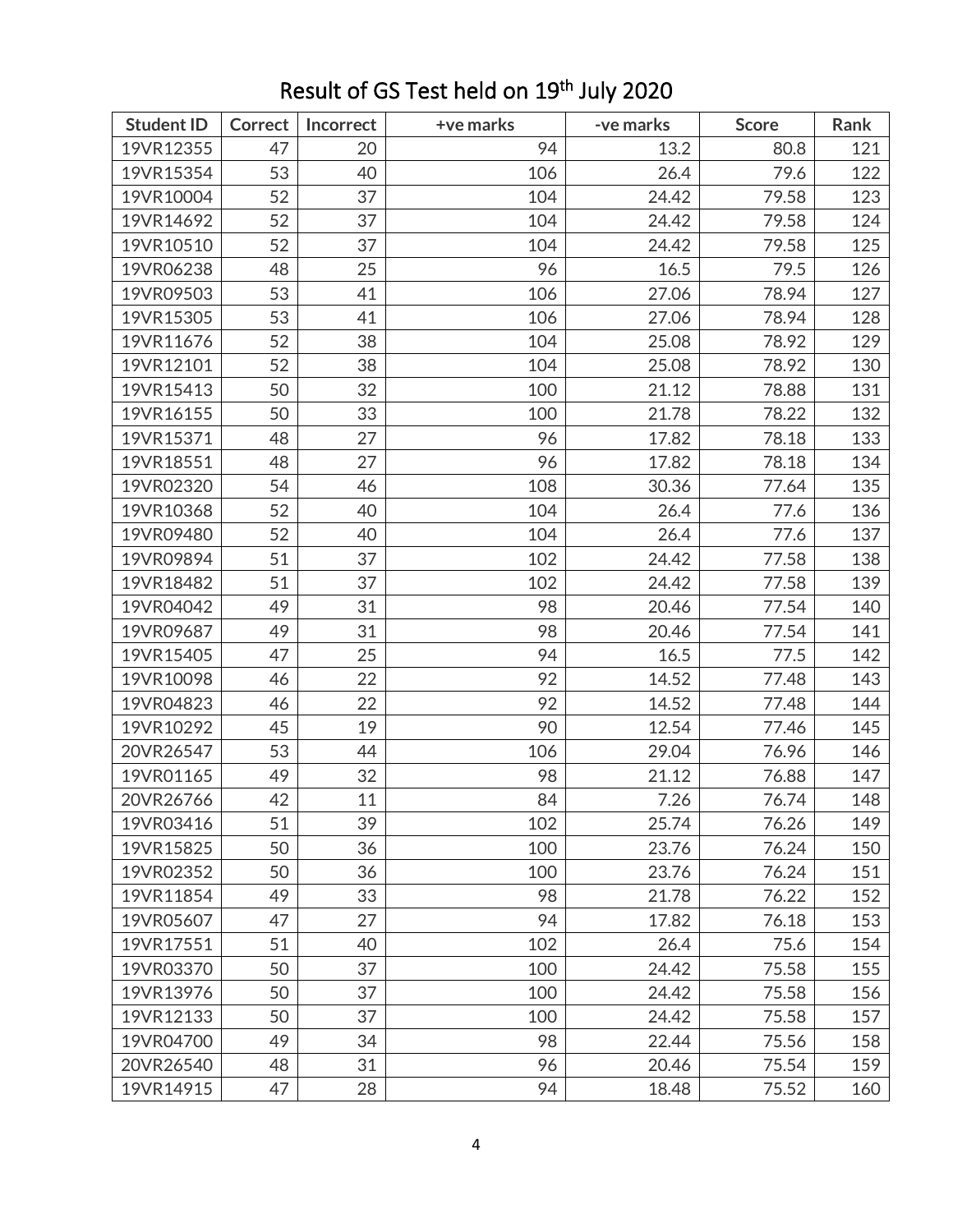| <b>Student ID</b> | Correct | Incorrect | +ve marks | -ve marks | <b>Score</b> | Rank |
|-------------------|---------|-----------|-----------|-----------|--------------|------|
| 19VR22967         | 53      | 47        | 106       | 31.02     | 74.98        | 161  |
| 19VR01309         | 52      | 44        | 104       | 29.04     | 74.96        | 162  |
| 19VR10232         | 51      | 41        | 102       | 27.06     | 74.94        | 163  |
| 19VR12151         | 50      | 38        | 100       | 25.08     | 74.92        | 164  |
| 19VR18919         | 50      | 38        | 100       | 25.08     | 74.92        | 165  |
| 19VR01936         | 45      | 23        | 90        | 15.18     | 74.82        | 166  |
| 19VR15436         | 51      | 42        | 102       | 27.72     | 74.28        | 167  |
| 19VR10416         | 51      | 42        | 102       | 27.72     | 74.28        | 168  |
| 19VR03681         | 46      | 27        | 92        | 17.82     | 74.18        | 169  |
| 19VR18955         | 49      | 37        | 98        | 24.42     | 73.58        | 170  |
| 19VR00729         | 46      | 29        | 92        | 19.14     | 72.86        | 171  |
| 19VR20003         | 44      | 23        | 88        | 15.18     | 72.82        | 172  |
| 19VR11932         | 52      | 48        | 104       | 31.68     | 72.32        | 173  |
| 19VR19171         | 50      | 42        | 100       | 27.72     | 72.28        | 174  |
| 19VR06343         | 48      | 36        | 96        | 23.76     | 72.24        | 175  |
| 19VR11646         | 48      | 36        | 96        | 23.76     | 72.24        | 176  |
| 19VR16345         | 47      | 33        | 94        | 21.78     | 72.22        | 177  |
| 19VR12604         | 50      | 43        | 100       | 28.38     | 71.62        | 178  |
| 19VR03758         | 50      | 43        | 100       | 28.38     | 71.62        | 179  |
| 19VR05468         | 50      | 43        | 100       | 28.38     | 71.62        | 180  |
| 19VR04493         | 49      | 40        | 98        | 26.4      | 71.6         | 181  |
| 19VR12273         | 48      | 37        | 96        | 24.42     | 71.58        | 182  |
| 19VR07234         | 41      | 16        | 82        | 10.56     | 71.44        | 183  |
| 19VR04962         | 49      | 41        | 98        | 27.06     | 70.94        | 184  |
| 19VR13414         | 48      | 38        | 96        | 25.08     | 70.92        | 185  |
| 19VR10900         | 51      | 48        | 102       | 31.68     | 70.32        | 186  |
| 19VR19081         | 49      | 42        | 98        | 27.72     | 70.28        | 187  |
| 19VR04778         | 48      | 39        | 96        | 25.74     | 70.26        | 188  |
| 19VR07696         | 48      | 39        | 96        | 25.74     | 70.26        | 189  |
| 19VR01953         | 48      | 39        | 96        | 25.74     | 70.26        | 190  |
| 19VR16496         | 47      | 36        | 94        | 23.76     | 70.24        | 191  |
| 19VR06412         | 47      | 36        | 94        | 23.76     | 70.24        | 192  |
| 19VR12531         | 51      | 49        | 102       | 32.34     | 69.66        | 193  |
| 19VR00416         | 49      | 43        | 98        | 28.38     | 69.62        | 194  |
| 19VR20243         | 49      | 43        | 98        | 28.38     | 69.62        | 195  |
| 19VR03336         | 48      | 40        | 96        | 26.4      | 69.6         | 196  |
| 19VR16809         | 47      | 37        | 94        | 24.42     | 69.58        | 197  |
| 19VR14497         | 47      | 37        | 94        | 24.42     | 69.58        | 198  |
| 19VR05898         | 46      | 34        | 92        | 22.44     | 69.56        | 199  |
| 19VR23056         | 46      | 34        | 92        | 22.44     | 69.56        | 200  |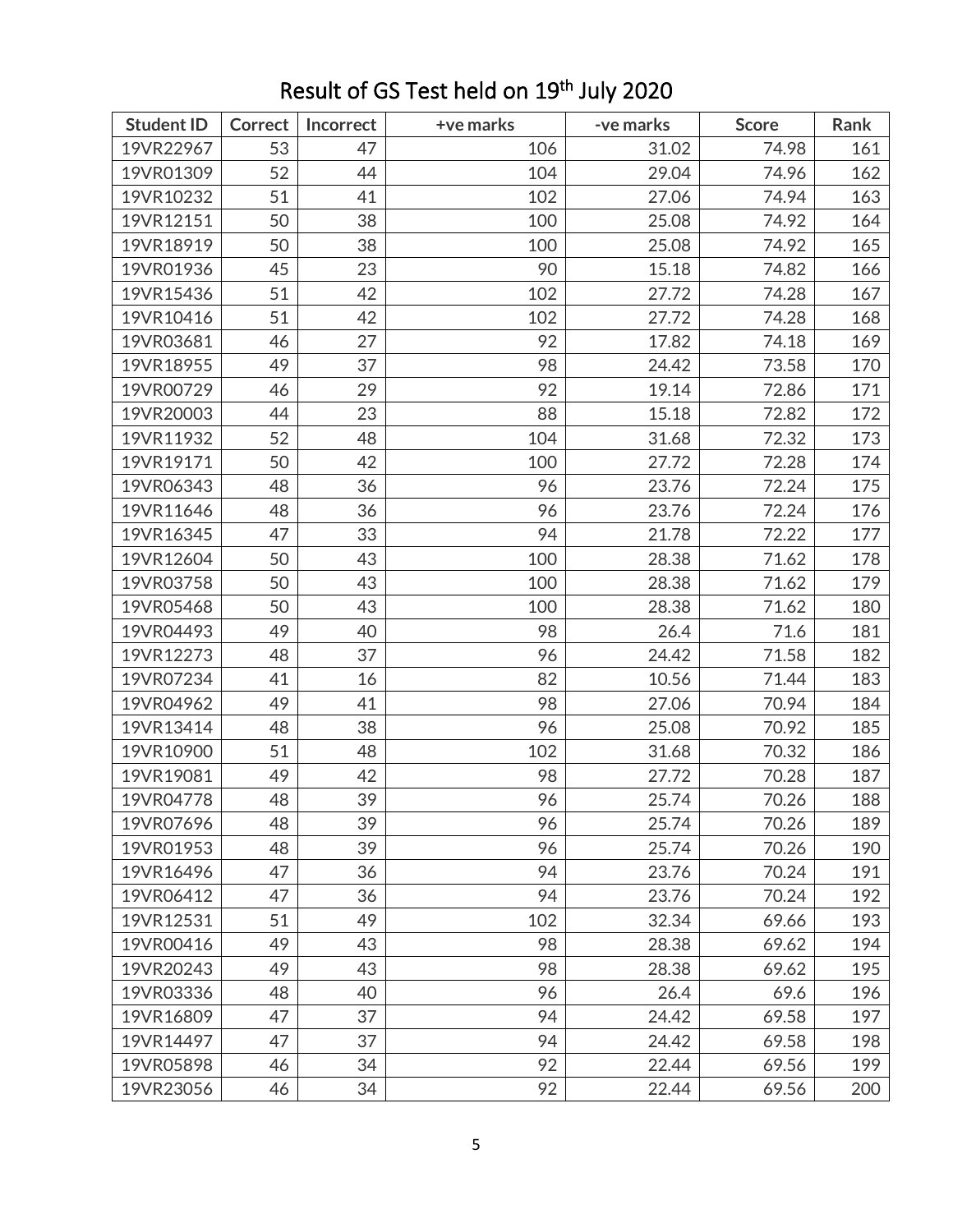| <b>Student ID</b> | <b>Correct</b> | Incorrect | +ve marks | -ve marks | <b>Score</b> | Rank |
|-------------------|----------------|-----------|-----------|-----------|--------------|------|
| 20VR26835         | 45             | 31        | 90        | 20.46     | 69.54        | 201  |
| 19VR09828         | 42             | 22        | 84        | 14.52     | 69.48        | 202  |
| 19VR09898         | 47             | 38        | 94        | 25.08     | 68.92        | 203  |
| 19VR24785         | 47             | 38        | 94        | 25.08     | 68.92        | 204  |
| 19VR18176         | 46             | 35        | 92        | 23.1      | 68.9         | 205  |
| 19VR26035         | 46             | 35        | 92        | 23.1      | 68.9         | 206  |
| 19VR03998         | 43             | 26        | 86        | 17.16     | 68.84        | 207  |
| 19VR22903         | 49             | 45        | 98        | 29.7      | 68.3         | 208  |
| 19VR18346         | 49             | 45        | 98        | 29.7      | 68.3         | 209  |
| 19VR10372         | 47             | 39        | 94        | 25.74     | 68.26        | 210  |
| 19VR15263         | 47             | 39        | 94        | 25.74     | 68.26        | 211  |
| 19VR11562         | 46             | 36        | 92        | 23.76     | 68.24        | 212  |
| 19VR11572         | 47             | 40        | 94        | 26.4      | 67.6         | 213  |
| 19VR13715         | 46             | 37        | 92        | 24.42     | 67.58        | 214  |
| 19VR17111         | 44             | 31        | 88        | 20.46     | 67.54        | 215  |
| 19VR00721         | 47             | 41        | 94        | 27.06     | 66.94        | 216  |
| 19VR17663         | 47             | 41        | 94        | 27.06     | 66.94        | 217  |
| 19VR00294         | 46             | 38        | 92        | 25.08     | 66.92        | 218  |
| 19VR02400         | 45             | 35        | 90        | 23.1      | 66.9         | 219  |
| 19VR04884         | 45             | 35        | 90        | 23.1      | 66.9         | 220  |
| 19VR06425         | 43             | 29        | 86        | 19.14     | 66.86        | 221  |
| 19VR02893         | 47             | 42        | 94        | 27.72     | 66.28        | 222  |
| 19VR15250         | 47             | 42        | 94        | 27.72     | 66.28        | 223  |
| 19VR06453         | 46             | 39        | 92        | 25.74     | 66.26        | 224  |
| 19VR00358         | 45             | 36        | 90        | 23.76     | 66.24        | 225  |
| 19VR13640         | 41             | 24        | 82        | 15.84     | 66.16        | 226  |
| 19VR16541         | 41             | 24        | 82        | 15.84     | 66.16        | 227  |
| 19VR24768         | 46             | 40        | 92        | 26.4      | 65.6         | 228  |
| 20VR26910         | 46             | 40        | 92        | 26.4      | 65.6         | 229  |
| 19VR10555         | 44             | 34        | 88        | 22.44     | 65.56        | 230  |
| 19VR03464         | 44             | 34        | 88        | 22.44     | 65.56        | 231  |
| 19VR09253         | 43             | 31        | 86        | 20.46     | 65.54        | 232  |
| 19VR07058         | 47             | 44        | 94        | 29.04     | 64.96        | 233  |
| 19VR10312         | 46             | 41        | 92        | 27.06     | 64.94        | 234  |
| 19VR09959         | 45             | 38        | 90        | 25.08     | 64.92        | 235  |
| 19VR00668         | 45             | 38        | 90        | 25.08     | 64.92        | 236  |
| 19VR17035         | 44             | 35        | 88        | 23.1      | 64.9         | 237  |
| 19VR03080         | 39             | 20        | 78        | 13.2      | 64.8         | 238  |
| 19VR07287         | 46             | 43        | 92        | 28.38     | 63.62        | 239  |
| 19VR02738         | 45             | 40        | 90        | 26.4      | 63.6         | 240  |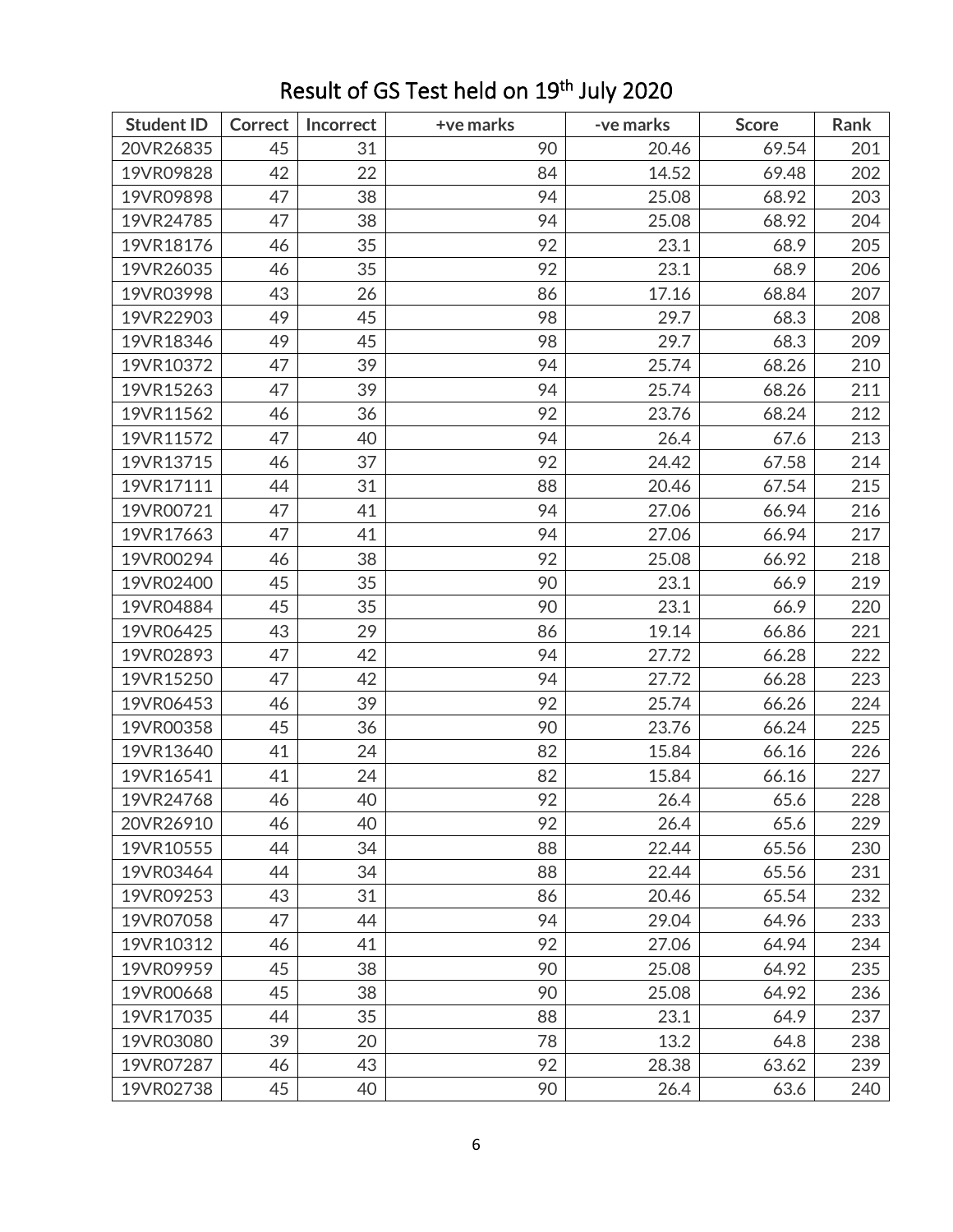| <b>Student ID</b> | <b>Correct</b> | Incorrect | +ve marks | -ve marks | <b>Score</b> | Rank |
|-------------------|----------------|-----------|-----------|-----------|--------------|------|
| 19VR10074         | 44             | 37        | 88        | 24.42     | 63.58        | 241  |
| 19VR04152         | 43             | 34        | 86        | 22.44     | 63.56        | 242  |
| 19VR09987         | 41             | 28        | 82        | 18.48     | 63.52        | 243  |
| 19VR14269         | 46             | 44        | 92        | 29.04     | 62.96        | 244  |
| 19VR01003         | 46             | 44        | 92        | 29.04     | 62.96        | 245  |
| 19VR16551         | 45             | 41        | 90        | 27.06     | 62.94        | 246  |
| 19VR01834         | 45             | 41        | 90        | 27.06     | 62.94        | 247  |
| 19VR10682         | 43             | 35        | 86        | 23.1      | 62.9         | 248  |
| 19VR18931         | 47             | 48        | 94        | 31.68     | 62.32        | 249  |
| 19VR05802         | 45             | 42        | 90        | 27.72     | 62.28        | 250  |
| 19VR10810         | 45             | 42        | 90        | 27.72     | 62.28        | 251  |
| 19VR13370         | 44             | 39        | 88        | 25.74     | 62.26        | 252  |
| 19VR15016         | 43             | 36        | 86        | 23.76     | 62.24        | 253  |
| 19VR15331         | 42             | 33        | 84        | 21.78     | 62.22        | 254  |
| 19VR05509         | 40             | 27        | 80        | 17.82     | 62.18        | 255  |
| 19VR14598         | 46             | 46        | 92        | 30.36     | 61.64        | 256  |
| 19VR17779         | 46             | 46        | 92        | 30.36     | 61.64        | 257  |
| 19VR18680         | 45             | 43        | 90        | 28.38     | 61.62        | 258  |
| 19VR01829         | 44             | 40        | 88        | 26.4      | 61.6         | 259  |
| 19VR22094         | 43             | 37        | 86        | 24.42     | 61.58        | 260  |
| 19VR09566         | 41             | 31        | 82        | 20.46     | 61.54        | 261  |
| 19VR21255         | 41             | 31        | 82        | 20.46     | 61.54        | 262  |
| 19VR03474         | 40             | 28        | 80        | 18.48     | 61.52        | 263  |
| 19VR03851         | 43             | 38        | 86        | 25.08     | 60.92        | 264  |
| 19VR09408         | 37             | 20        | 74        | 13.2      | 60.8         | 265  |
| 19VR11053         | 45             | 45        | 90        | 29.7      | 60.3         | 266  |
| 19VR16757         | 44             | 42        | 88        | 27.72     | 60.28        | 267  |
| 19VR20079         | 46             | 49        | 92        | 32.34     | 59.66        | 268  |
| 19VR15357         | 44             | 43        | 88        | 28.38     | 59.62        | 269  |
| 19VR22661         | 43             | 40        | 86        | 26.4      | 59.6         | 270  |
| 19VR05579         | 42             | 37        | 84        | 24.42     | 59.58        | 271  |
| 19VR05533         | 42             | 37        | 84        | 24.42     | 59.58        | 272  |
| 19VR09668         | 41             | 34        | 82        | 22.44     | 59.56        | 273  |
| 19VR04113         | 41             | 34        | 82        | 22.44     | 59.56        | 274  |
| 19VR05765         | 41             | 34        | 82        | 22.44     | 59.56        | 275  |
| 19VR20462         | 41             | 34        | 82        | 22.44     | 59.56        | 276  |
| 19VR07705         | 40             | 31        | 80        | 20.46     | 59.54        | 277  |
| 20VR26617         | 40             | 31        | 80        | 20.46     | 59.54        | 278  |
| 19VR12038         | 39             | 28        | 78        | 18.48     | 59.52        | 279  |
| 19VR13692         | 38             | 25        | 76        | 16.5      | 59.5         | 280  |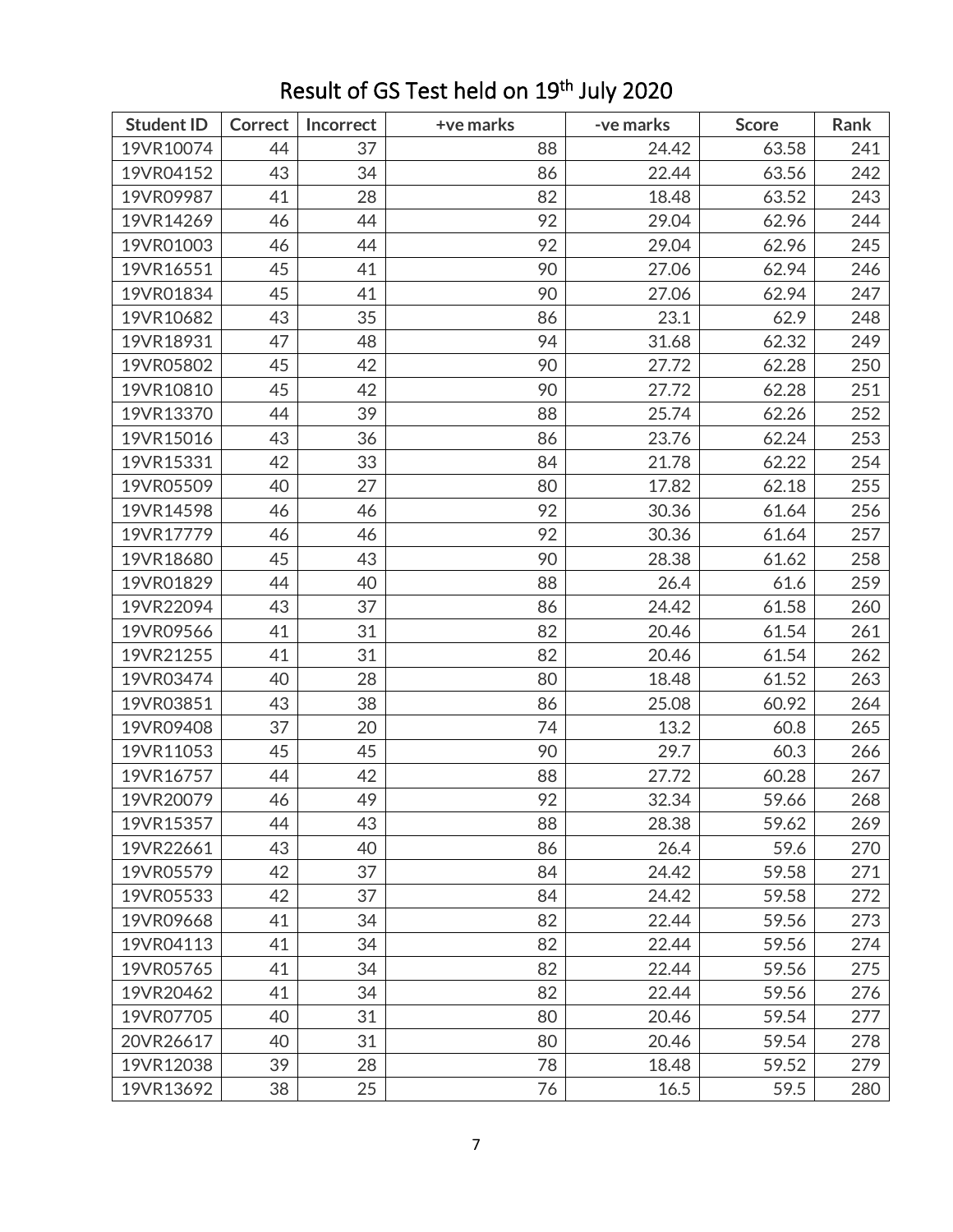| <b>Student ID</b> | Correct | Incorrect | +ve marks | -ve marks | <b>Score</b> | Rank |
|-------------------|---------|-----------|-----------|-----------|--------------|------|
| 19VR18514         | 34      | 13        | 68        | 8.58      | 59.42        | 281  |
| 19VR17557         | 46      | 50        | 92        | 33        | 59           | 282  |
| 19VR16459         | 45      | 47        | 90        | 31.02     | 58.98        | 283  |
| 19VR00753         | 44      | 44        | 88        | 29.04     | 58.96        | 284  |
| 19VR09724         | 44      | 44        | 88        | 29.04     | 58.96        | 285  |
| 20VR26629         | 44      | 44        | 88        | 29.04     | 58.96        | 286  |
| 20VR27058         | 43      | 41        | 86        | 27.06     | 58.94        | 287  |
| 19VR24526         | 41      | 35        | 82        | 23.1      | 58.9         | 288  |
| 20VR26554         | 39      | 29        | 78        | 19.14     | 58.86        | 289  |
| 19VR10026         | 38      | 26        | 76        | 17.16     | 58.84        | 290  |
| 19VR03632         | 36      | 20        | 72        | 13.2      | 58.8         | 291  |
| 19VR15587         | 44      | 45        | 88        | 29.7      | 58.3         | 292  |
| 19VR13600         | 44      | 45        | 88        | 29.7      | 58.3         | 293  |
| 20VR27157         | 44      | 45        | 88        | 29.7      | 58.3         | 294  |
| 19VR02044         | 43      | 42        | 86        | 27.72     | 58.28        | 295  |
| 19VR11051         | 43      | 42        | 86        | 27.72     | 58.28        | 296  |
| 19VR15781         | 43      | 42        | 86        | 27.72     | 58.28        | 297  |
| 19VR11513         | 42      | 39        | 84        | 25.74     | 58.26        | 298  |
| 19VR10806         | 39      | 30        | 78        | 19.8      | 58.2         | 299  |
| 19VR03425         | 37      | 24        | 74        | 15.84     | 58.16        | 300  |
| 19VR15334         | 37      | 24        | 74        | 15.84     | 58.16        | 301  |
| 19VR11604         | 44      | 46        | 88        | 30.36     | 57.64        | 302  |
| 19VR19584         | 44      | 46        | 88        | 30.36     | 57.64        | 303  |
| 19VR00434         | 43      | 43        | 86        | 28.38     | 57.62        | 304  |
| 19VR04056         | 37      | 25        | 74        | 16.5      | 57.5         | 305  |
| 19VR17928         | 36      | 22        | 72        | 14.52     | 57.48        | 306  |
| 19VR12987         | 45      | 50        | 90        | 33        | 57           | 307  |
| 19VR11905         | 43      | 44        | 86        | 29.04     | 56.96        | 308  |
| 20VR26623         | 43      | 44        | 86        | 29.04     | 56.96        | 309  |
| 19VR16411         | 38      | 29        | 76        | 19.14     | 56.86        | 310  |
| 19VR09903         | 35      | 20        | 70        | 13.2      | 56.8         | 311  |
| 19VR18084         | 43      | 45        | 86        | 29.7      | 56.3         | 312  |
| 19VR11493         | 41      | 39        | 82        | 25.74     | 56.26        | 313  |
| 19VR20010         | 41      | 39        | 82        | 25.74     | 56.26        | 314  |
| 20VR26610         | 41      | 39        | 82        | 25.74     | 56.26        | 315  |
| 19VR07890         | 41      | 39        | 82        | 25.74     | 56.26        | 316  |
| 19VR05242         | 40      | 36        | 80        | 23.76     | 56.24        | 317  |
| 19VR19503         | 42      | 43        | 84        | 28.38     | 55.62        | 318  |
| 19VR09906         | 38      | 31        | 76        | 20.46     | 55.54        | 319  |
| 20VR26845         | 38      | 31        | 76        | 20.46     | 55.54        | 320  |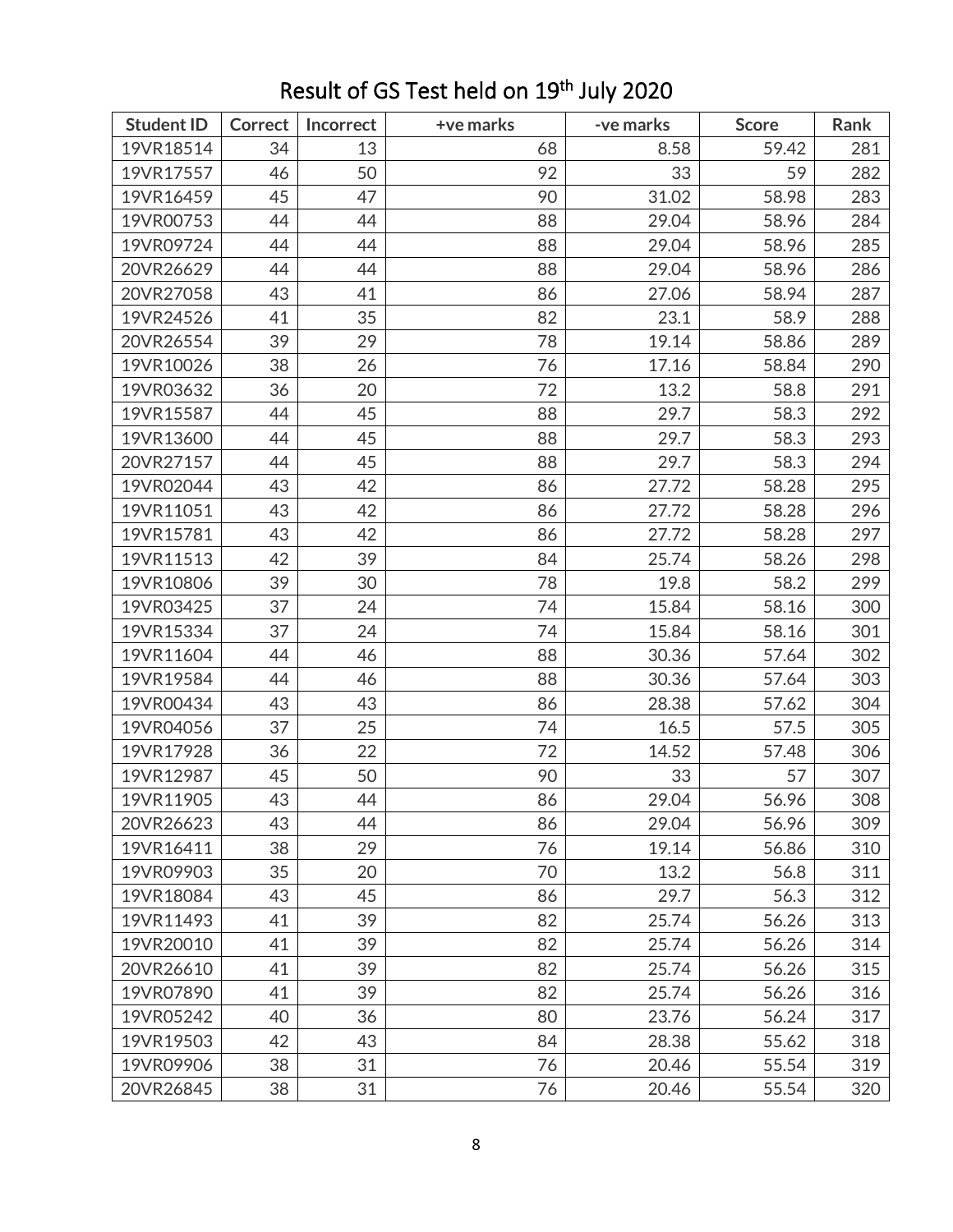| <b>Student ID</b> | <b>Correct</b> | Incorrect | +ve marks | -ve marks | <b>Score</b> | Rank |
|-------------------|----------------|-----------|-----------|-----------|--------------|------|
| 19VR22315         | 35             | 22        | 70        | 14.52     | 55.48        | 321  |
| 19VR13801         | 44             | 50        | 88        | 33        | 55           | 322  |
| 19VR16676         | 41             | 41        | 82        | 27.06     | 54.94        | 323  |
| 19VR00713         | 41             | 41        | 82        | 27.06     | 54.94        | 324  |
| 19VR02007         | 39             | 35        | 78        | 23.1      | 54.9         | 325  |
| 19VR20682         | 38             | 32        | 76        | 21.12     | 54.88        | 326  |
| 19VR11651         | 34             | 20        | 68        | 13.2      | 54.8         | 327  |
| 19VR05310         | 44             | 51        | 88        | 33.66     | 54.34        | 328  |
| 19VR00653         | 43             | 48        | 86        | 31.68     | 54.32        | 329  |
| 19VR12234         | 42             | 45        | 84        | 29.7      | 54.3         | 330  |
| 19VR02773         | 41             | 42        | 82        | 27.72     | 54.28        | 331  |
| 19VR15114         | 40             | 39        | 80        | 25.74     | 54.26        | 332  |
| 19VR18537         | 40             | 39        | 80        | 25.74     | 54.26        | 333  |
| 19VR10083         | 37             | 30        | 74        | 19.8      | 54.2         | 334  |
| 20VR26643         | 37             | 30        | 74        | 19.8      | 54.2         | 335  |
| 19VR11312         | 35             | 24        | 70        | 15.84     | 54.16        | 336  |
| 19VR03071         | 45             | 55        | 90        | 36.3      | 53.7         | 337  |
| 19VR01971         | 43             | 49        | 86        | 32.34     | 53.66        | 338  |
| 19VR19301         | 42             | 46        | 84        | 30.36     | 53.64        | 339  |
| 19VR05960         | 39             | 37        | 78        | 24.42     | 53.58        | 340  |
| 19VR06372         | 38             | 34        | 76        | 22.44     | 53.56        | 341  |
| 19VR14168         | 43             | 50        | 86        | 33        | 53           | 342  |
| 19VR04844         | 40             | 41        | 80        | 27.06     | 52.94        | 343  |
| 19VR00634         | 38             | 35        | 76        | 23.1      | 52.9         | 344  |
| 19VR00266         | 38             | 35        | 76        | 23.1      | 52.9         | 345  |
| 19VR19097         | 37             | 32        | 74        | 21.12     | 52.88        | 346  |
| 19VR01529         | 32             | 17        | 64        | 11.22     | 52.78        | 347  |
| 19VR06365         | 39             | 39        | 78        | 25.74     | 52.26        | 348  |
| 19VR01574         | 34             | 24        | 68        | 15.84     | 52.16        | 349  |
| 19VR14744         | 43             | 52        | 86        | 34.32     | 51.68        | 350  |
| 19VR05241         | 38             | 37        | 76        | 24.42     | 51.58        | 351  |
| 19VR04737         | 38             | 37        | 76        | 24.42     | 51.58        | 352  |
| 19VR20981         | 38             | 37        | 76        | 24.42     | 51.58        | 353  |
| 19VR16338         | 40             | 44        | 80        | 29.04     | 50.96        | 354  |
| 19VR00474         | 39             | 41        | 78        | 27.06     | 50.94        | 355  |
| 19VR20926         | 36             | 32        | 72        | 21.12     | 50.88        | 356  |
| 19VR00577         | 35             | 29        | 70        | 19.14     | 50.86        | 357  |
| 19VR03975         | 35             | 29        | 70        | 19.14     | 50.86        | 358  |
| 19VR07412         | 42             | 51        | 84        | 33.66     | 50.34        | 359  |
| 19VR12671         | 41             | 48        | 82        | 31.68     | 50.32        | 360  |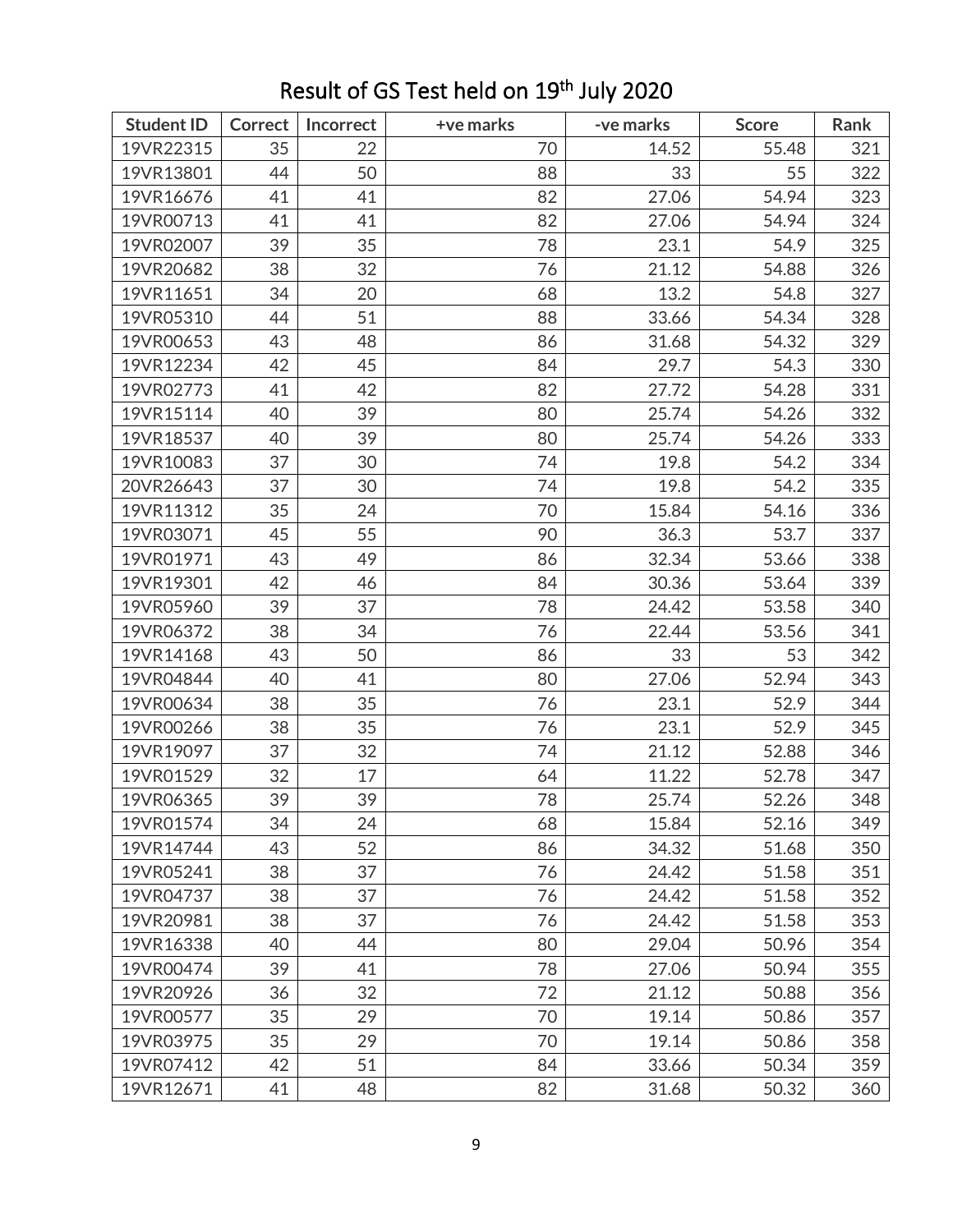| <b>Student ID</b> | <b>Correct</b> | Incorrect | +ve marks | -ve marks | <b>Score</b> | Rank |
|-------------------|----------------|-----------|-----------|-----------|--------------|------|
| 19VR00679         | 41             | 48        | 82        | 31.68     | 50.32        | 361  |
| 19VR03047         | 40             | 45        | 80        | 29.7      | 50.3         | 362  |
| 19VR12429         | 38             | 39        | 76        | 25.74     | 50.26        | 363  |
| 19VR16657         | 38             | 39        | 76        | 25.74     | 50.26        | 364  |
| 19VR11078         | 37             | 36        | 74        | 23.76     | 50.24        | 365  |
| 19VR00814         | 36             | 33        | 72        | 21.78     | 50.22        | 366  |
| 19VR21054         | 35             | 30        | 70        | 19.8      | 50.2         | 367  |
| 19VR02129         | 41             | 49        | 82        | 32.34     | 49.66        | 368  |
| 19VR12749         | 41             | 49        | 82        | 32.34     | 49.66        | 369  |
| 19VR20581         | 41             | 49        | 82        | 32.34     | 49.66        | 370  |
| 19VR20554         | 39             | 43        | 78        | 28.38     | 49.62        | 371  |
| 19VR03240         | 36             | 34        | 72        | 22.44     | 49.56        | 372  |
| 19VR05011         | 34             | 28        | 68        | 18.48     | 49.52        | 373  |
| 19VR24500         | 41             | 50        | 82        | 33        | 49           | 374  |
| 20VR26556         | 39             | 44        | 78        | 29.04     | 48.96        | 375  |
| 19VR13298         | 38             | 41        | 76        | 27.06     | 48.94        | 376  |
| 19VR02614         | 35             | 32        | 70        | 21.12     | 48.88        | 377  |
| 20VR27137         | 34             | 29        | 68        | 19.14     | 48.86        | 378  |
| 20VR26542         | 32             | 23        | 64        | 15.18     | 48.82        | 379  |
| 19VR05711         | 42             | 54        | 84        | 35.64     | 48.36        | 380  |
| 19VR18117         | 41             | 51        | 82        | 33.66     | 48.34        | 381  |
| 19VR10635         | 39             | 45        | 78        | 29.7      | 48.3         | 382  |
| 19VR06366         | 37             | 39        | 74        | 25.74     | 48.26        | 383  |
| 20VR26598         | 35             | 33        | 70        | 21.78     | 48.22        | 384  |
| 20VR26614         | 41             | 52        | 82        | 34.32     | 47.68        | 385  |
| 19VR01122         | 40             | 49        | 80        | 32.34     | 47.66        | 386  |
| 19VR14538         | 41             | 53        | 82        | 34.98     | 47.02        | 387  |
| 19VR11165         | 39             | 47        | 78        | 31.02     | 46.98        | 388  |
| 19VR18727         | 39             | 47        | 78        | 31.02     | 46.98        | 389  |
| 19VR20976         | 39             | 47        | 78        | 31.02     | 46.98        | 390  |
| 19VR05271         | 37             | 41        | 74        | 27.06     | 46.94        | 391  |
| 20VR26628         | 39             | 48        | 78        | 31.68     | 46.32        | 392  |
| 19VR13755         | 38             | 45        | 76        | 29.7      | 46.3         | 393  |
| 19VR21524         | 38             | 45        | 76        | 29.7      | 46.3         | 394  |
| 19VR04460         | 37             | 42        | 74        | 27.72     | 46.28        | 395  |
| 19VR14294         | 37             | 42        | 74        | 27.72     | 46.28        | 396  |
| 19VR16163         | 35             | 36        | 70        | 23.76     | 46.24        | 397  |
| 19VR18767         | 35             | 36        | 70        | 23.76     | 46.24        | 398  |
| 19VR14629         | 33             | 30        | 66        | 19.8      | 46.2         | 399  |
| 19VR07352         | 31             | 24        | 62        | 15.84     | 46.16        | 400  |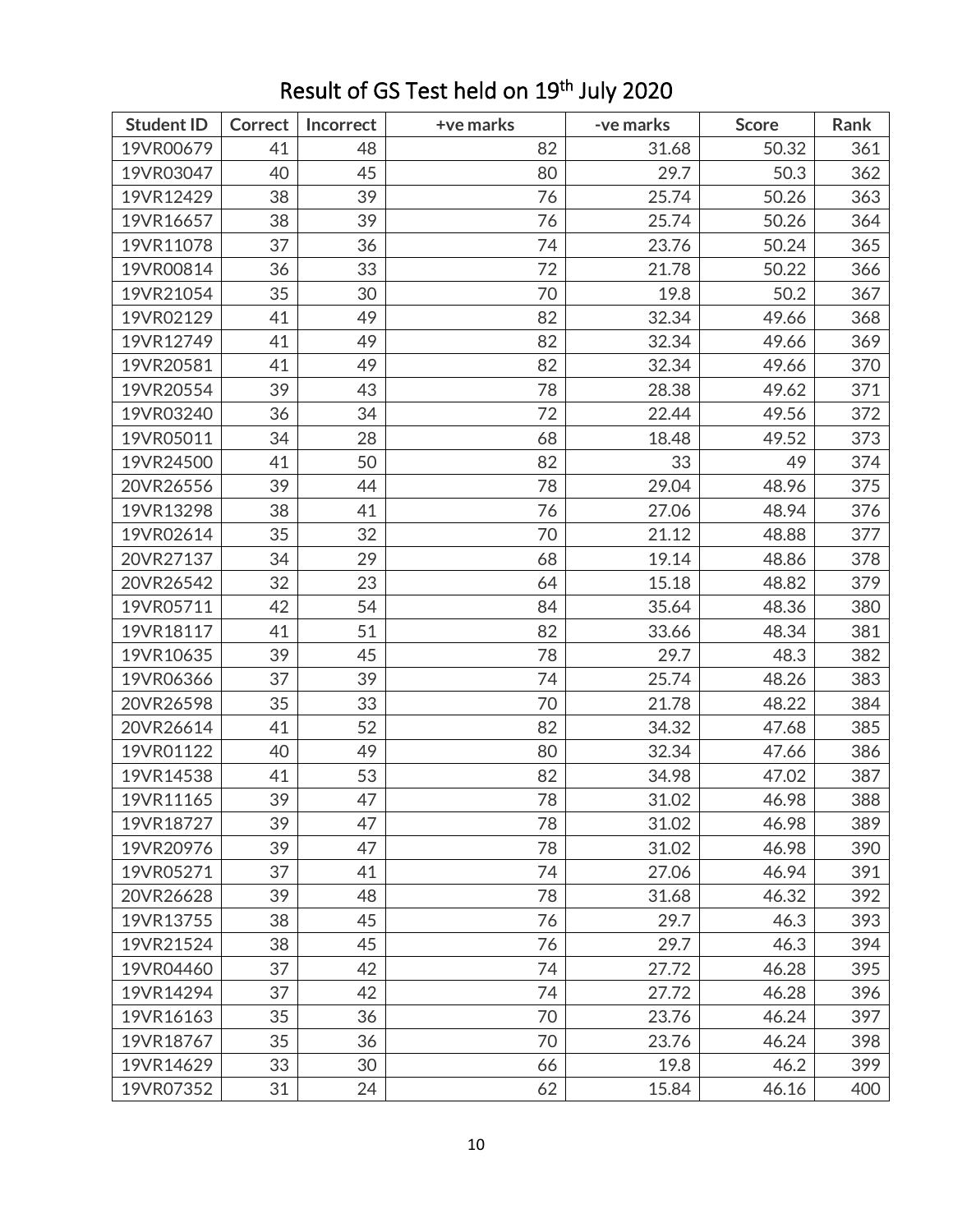| <b>Student ID</b> | <b>Correct</b> | Incorrect | +ve marks | -ve marks | <b>Score</b> | Rank |
|-------------------|----------------|-----------|-----------|-----------|--------------|------|
| 19VR10477         | 30             | 21        | 60        | 13.86     | 46.14        | 401  |
| 19VR10375         | 39             | 49        | 78        | 32.34     | 45.66        | 402  |
| 19VR20854         | 37             | 43        | 74        | 28.38     | 45.62        | 403  |
| 19VR18941         | 30             | 22        | 60        | 14.52     | 45.48        | 404  |
| 19VR11541         | 37             | 44        | 74        | 29.04     | 44.96        | 405  |
| 19VR10050         | 36             | 41        | 72        | 27.06     | 44.94        | 406  |
| 19VR10246         | 32             | 29        | 64        | 19.14     | 44.86        | 407  |
| 19VR12003         | 29             | 20        | 58        | 13.2      | 44.8         | 408  |
| 19VR14675         | 28             | 17        | 56        | 11.22     | 44.78        | 409  |
| 19VR12536         | 36             | 42        | 72        | 27.72     | 44.28        | 410  |
| 19VR13021         | 31             | 27        | 62        | 17.82     | 44.18        | 411  |
| 20VR26630         | 30             | 24        | 60        | 15.84     | 44.16        | 412  |
| 19VR09913         | 41             | 58        | 82        | 38.28     | 43.72        | 413  |
| 19VR10313         | 38             | 49        | 76        | 32.34     | 43.66        | 414  |
| 19VR04810         | 34             | 37        | 68        | 24.42     | 43.58        | 415  |
| 19VR15554         | 34             | 37        | 68        | 24.42     | 43.58        | 416  |
| 19VR04744         | 34             | 37        | 68        | 24.42     | 43.58        | 417  |
| 19VR05996         | 33             | 34        | 66        | 22.44     | 43.56        | 418  |
| 19VR12126         | 31             | 28        | 62        | 18.48     | 43.52        | 419  |
| 19VR01343         | 36             | 44        | 72        | 29.04     | 42.96        | 420  |
| 19VR18593         | 35             | 41        | 70        | 27.06     | 42.94        | 421  |
| 19VR14803         | 33             | 35        | 66        | 23.1      | 42.9         | 422  |
| 19VR03346         | 33             | 35        | 66        | 23.1      | 42.9         | 423  |
| 19VR12033         | 32             | 32        | 64        | 21.12     | 42.88        | 424  |
| 19VR04736         | 32             | 32        | 64        | 21.12     | 42.88        | 425  |
| 19VR11467         | 31             | 29        | 62        | 19.14     | 42.86        | 426  |
| 19VR11663         | 25             | 11        | 50        | 7.26      | 42.74        | 427  |
| 19VR01977         | 37             | 48        | 74        | 31.68     | 42.32        | 428  |
| 19VR02436         | 37             | 48        | 74        | 31.68     | 42.32        | 429  |
| 19VR04288         | 36             | 45        | 72        | 29.7      | 42.3         | 430  |
| 19VR06199         | 34             | 39        | 68        | 25.74     | 42.26        | 431  |
| 19VR15868         | 33             | 36        | 66        | 23.76     | 42.24        | 432  |
| 19VR14840         | 31             | 30        | 62        | 19.8      | 42.2         | 433  |
| 19VR07272         | 30             | 27        | 60        | 17.82     | 42.18        | 434  |
| 19VR05968         | 38             | 52        | 76        | 34.32     | 41.68        | 435  |
| 20VR26601         | 36             | 46        | 72        | 30.36     | 41.64        | 436  |
| 19VR05596         | 35             | 43        | 70        | 28.38     | 41.62        | 437  |
| 19VR04385         | 29             | 25        | 58        | 16.5      | 41.5         | 438  |
| 19VR12609         | 32             | 35        | 64        | 23.1      | 40.9         | 439  |
| 19VR02861         | 27             | 20        | 54        | 13.2      | 40.8         | 440  |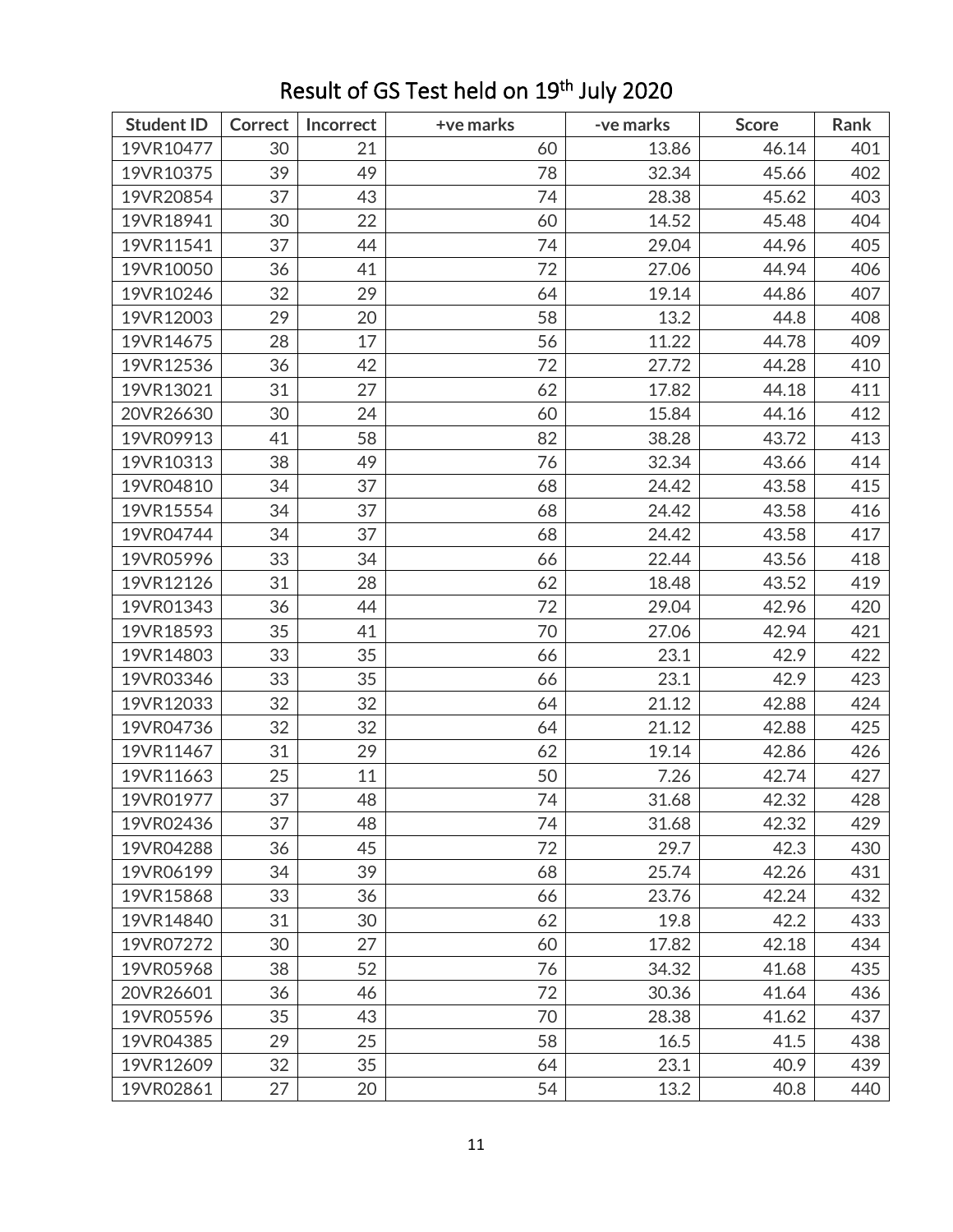| <b>Student ID</b> | <b>Correct</b> | Incorrect | +ve marks | -ve marks | <b>Score</b> | Rank |
|-------------------|----------------|-----------|-----------|-----------|--------------|------|
| 19VR01594         | 40             | 60        | 80        | 39.6      | 40.4         | 441  |
| 19VR07538         | 40             | 60        | 80        | 39.6      | 40.4         | 442  |
| 19VR23427         | 40             | 60        | 80        | 39.6      | 40.4         | 443  |
| 19VR09824         | 36             | 48        | 72        | 31.68     | 40.32        | 444  |
| 19VR03756         | 33             | 39        | 66        | 25.74     | 40.26        | 445  |
| 19VR04070         | 32             | 36        | 64        | 23.76     | 40.24        | 446  |
| 20VR26626         | 39             | 58        | 78        | 38.28     | 39.72        | 447  |
| 19VR21743         | 33             | 40        | 66        | 26.4      | 39.6         | 448  |
| 19VR04199         | 30             | 31        | 60        | 20.46     | 39.54        | 449  |
| 19VR15952         | 38             | 56        | 76        | 36.96     | 39.04        | 450  |
| 19VR14720         | 37             | 53        | 74        | 34.98     | 39.02        | 451  |
| 19VR07331         | 36             | 50        | 72        | 33        | 39           | 452  |
| 19VR03855         | 36             | 50        | 72        | 33        | 39           | 453  |
| 19VR20924         | 35             | 47        | 70        | 31.02     | 38.98        | 454  |
| 19VR04171         | 32             | 38        | 64        | 25.08     | 38.92        | 455  |
| 19VR02086         | 34             | 45        | 68        | 29.7      | 38.3         | 456  |
| 19VR22054         | 28             | 27        | 56        | 17.82     | 38.18        | 457  |
| 19VR14083         | 27             | 24        | 54        | 15.84     | 38.16        | 458  |
| 19VR15604         | 27             | 24        | 54        | 15.84     | 38.16        | 459  |
| 19VR05246         | 26             | 21        | 52        | 13.86     | 38.14        | 460  |
| 19VR04898         | 23             | 12        | 46        | 7.92      | 38.08        | 461  |
| 19VR05740         | 34             | 46        | 68        | 30.36     | 37.64        | 462  |
| 19VR13733         | 32             | 40        | 64        | 26.4      | 37.6         | 463  |
| 19VR14088         | 32             | 40        | 64        | 26.4      | 37.6         | 464  |
| 19VR14953         | 30             | 34        | 60        | 22.44     | 37.56        | 465  |
| 19VR16816         | 32             | 41        | 64        | 27.06     | 36.94        | 466  |
| 19VR03653         | 29             | 32        | 58        | 21.12     | 36.88        | 467  |
| 19VR05481         | 29             | 33        | 58        | 21.78     | 36.22        | 468  |
| 19VR05088         | 27             | 27        | 54        | 17.82     | 36.18        | 469  |
| 19VR11797         | 24             | 18        | 48        | 11.88     | 36.12        | 470  |
| 19VR13287         | 36             | 55        | 72        | 36.3      | 35.7         | 471  |
| 19VR21249         | 36             | 55        | 72        | 36.3      | 35.7         | 472  |
| 19VR00996         | 31             | 40        | 62        | 26.4      | 35.6         | 473  |
| 19VR10427         | 31             | 40        | 62        | 26.4      | 35.6         | 474  |
| 19VR16827         | 31             | 40        | 62        | 26.4      | 35.6         | 475  |
| 19VR13553         | 30             | 37        | 60        | 24.42     | 35.58        | 476  |
| 19VR10243         | 29             | 34        | 58        | 22.44     | 35.56        | 477  |
| 19VR15218         | 28             | 31        | 56        | 20.46     | 35.54        | 478  |
| 19VR14428         | 24             | 19        | 48        | 12.54     | 35.46        | 479  |
| 19VR14856         | 34             | 50        | 68        | 33        | 35           | 480  |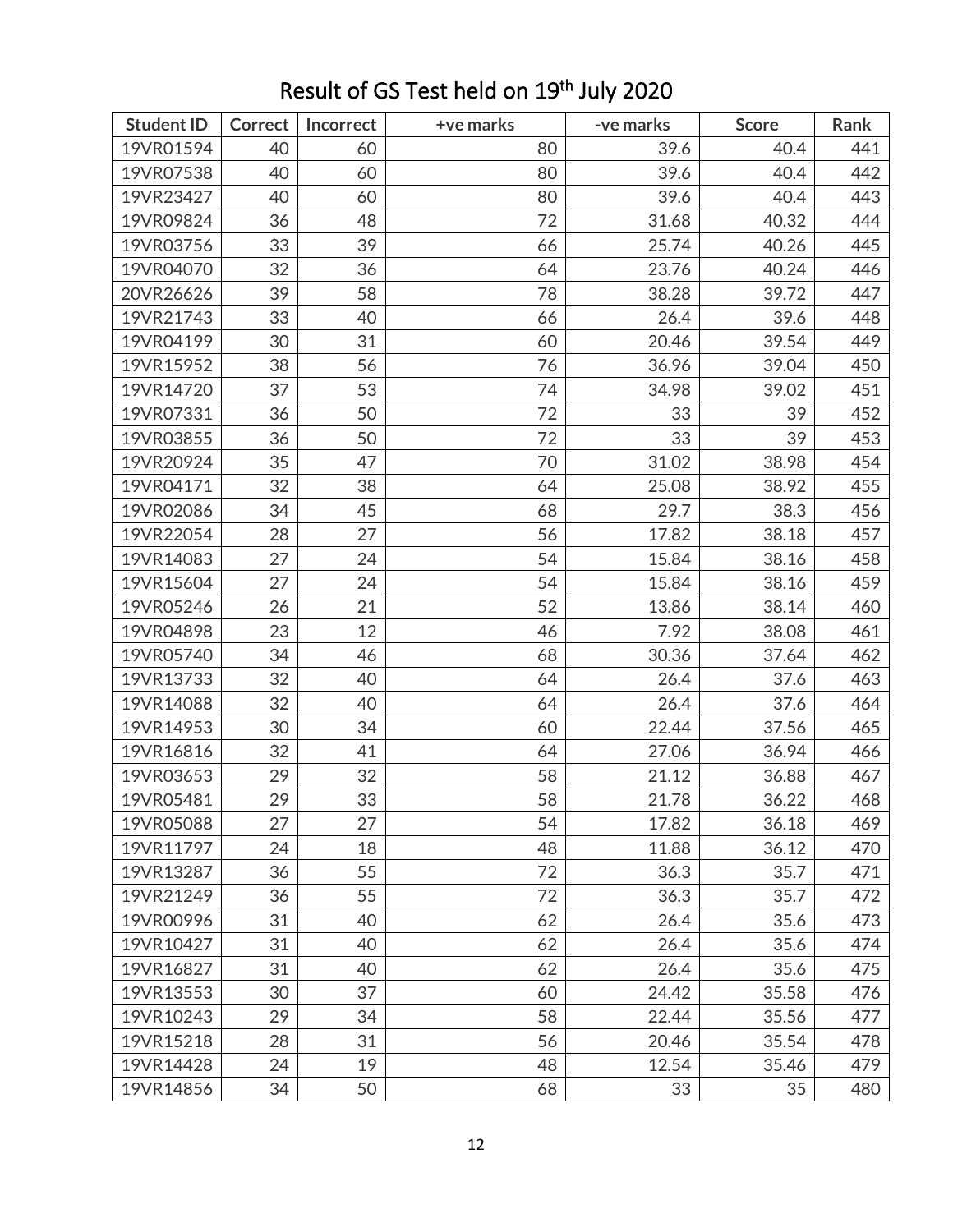| <b>Student ID</b> | <b>Correct</b> | Incorrect | +ve marks | -ve marks | <b>Score</b> | Rank |
|-------------------|----------------|-----------|-----------|-----------|--------------|------|
| 19VR00743         | 33             | 47        | 66        | 31.02     | 34.98        | 481  |
| 19VR20100         | 31             | 41        | 62        | 27.06     | 34.94        | 482  |
| 19VR13899         | 27             | 29        | 54        | 19.14     | 34.86        | 483  |
| 19VR00971         | 36             | 57        | 72        | 37.62     | 34.38        | 484  |
| 19VR09638         | 36             | 57        | 72        | 37.62     | 34.38        | 485  |
| 19VR15182         | 31             | 42        | 62        | 27.72     | 34.28        | 486  |
| 19VR00925         | 30             | 39        | 60        | 25.74     | 34.26        | 487  |
| 19VR14734         | 30             | 39        | 60        | 25.74     | 34.26        | 488  |
| 19VR19549         | 27             | 30        | 54        | 19.8      | 34.2         | 489  |
| 19VR15739         | 26             | 27        | 52        | 17.82     | 34.18        | 490  |
| 19VR05794         | 24             | 21        | 48        | 13.86     | 34.14        | 491  |
| 20VR26538         | 24             | 21        | 48        | 13.86     | 34.14        | 492  |
| 19VR15628         | 35             | 55        | 70        | 36.3      | 33.7         | 493  |
| 19VR01215         | 35             | 55        | 70        | 36.3      | 33.7         | 494  |
| 19VR01922         | 34             | 52        | 68        | 34.32     | 33.68        | 495  |
| 19VR02376         | 31             | 43        | 62        | 28.38     | 33.62        | 496  |
| 19VR12391         | 28             | 34        | 56        | 22.44     | 33.56        | 497  |
| 19VR06177         | 28             | 34        | 56        | 22.44     | 33.56        | 498  |
| 19VR11415         | 27             | 31        | 54        | 20.46     | 33.54        | 499  |
| 20VR26822         | 26             | 28        | 52        | 18.48     | 33.52        | 500  |
| 19VR03148         | 27             | 32        | 54        | 21.12     | 32.88        | 501  |
| 19VR07748         | 22             | 17        | 44        | 11.22     | 32.78        | 502  |
| 19VR25810         | 37             | 63        | 74        | 41.58     | 32.42        | 503  |
| 19VR26161         | 37             | 63        | 74        | 41.58     | 32.42        | 504  |
| 19VR21128         | 30             | 42        | 60        | 27.72     | 32.28        | 505  |
| 19VR18692         | 27             | 33        | 54        | 21.78     | 32.22        | 506  |
| 19VR02952         | 26             | 30        | 52        | 19.8      | 32.2         | 507  |
| 19VR16505         | 24             | 24        | 48        | 15.84     | 32.16        | 508  |
| 19VR10087         | 34             | 55        | 68        | 36.3      | 31.7         | 509  |
| 20VR26575         | 31             | 46        | 62        | 30.36     | 31.64        | 510  |
| 19VR19176         | 30             | 43        | 60        | 28.38     | 31.62        | 511  |
| 19VR04403         | 23             | 22        | 46        | 14.52     | 31.48        | 512  |
| 19VR18595         | 20             | 13        | 40        | 8.58      | 31.42        | 513  |
| 19VR02521         | 35             | 59        | 70        | 38.94     | 31.06        | 514  |
| 19VR04036         | 35             | 59        | 70        | 38.94     | 31.06        | 515  |
| 19VR04993         | 31             | 47        | 62        | 31.02     | 30.98        | 516  |
| 19VR19516         | 30             | 44        | 60        | 29.04     | 30.96        | 517  |
| 19VR17874         | 29             | 41        | 58        | 27.06     | 30.94        | 518  |
| 20VR26762         | 24             | 26        | 48        | 17.16     | 30.84        | 519  |
| 19VR16861         | 29             | 42        | 58        | 27.72     | 30.28        | 520  |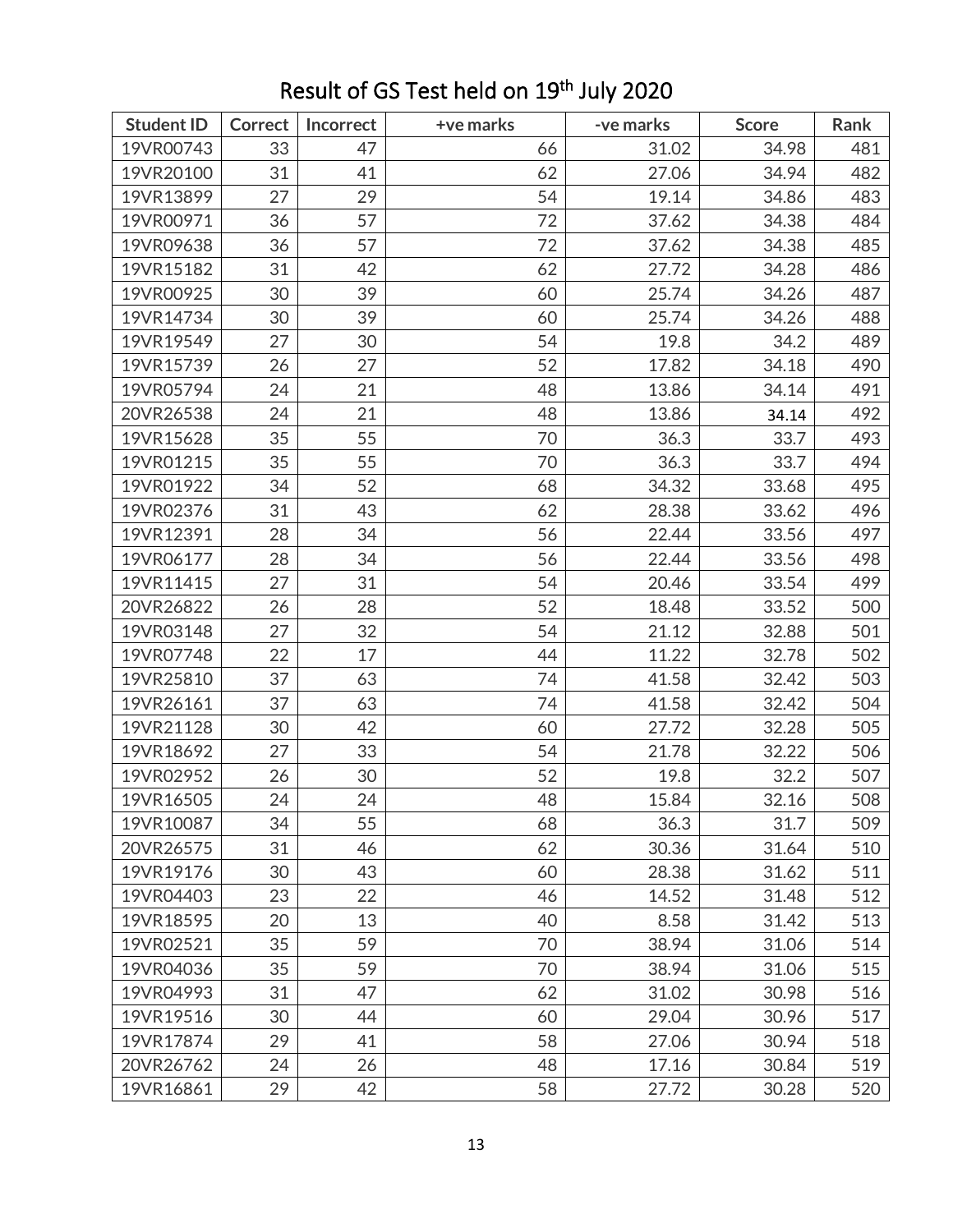| <b>Student ID</b> | Correct | Incorrect    | +ve marks | -ve marks | <b>Score</b> | Rank |
|-------------------|---------|--------------|-----------|-----------|--------------|------|
| 19VR01076         | 27      | 36           | 54        | 23.76     | 30.24        | 521  |
| 19VR13198         | 32      | 52           | 64        | 34.32     | 29.68        | 522  |
| 19VR14069         | 31      | 49           | 62        | 32.34     | 29.66        | 523  |
| 19VR02394         | 28      | 40           | 56        | 26.4      | 29.6         | 524  |
| 19VR13624         | 26      | 34           | 52        | 22.44     | 29.56        | 525  |
| 19VR10694         | 26      | 34           | 52        | 22.44     | 29.56        | 526  |
| 19VR01367         | 26      | 34           | 52        | 22.44     | 29.56        | 527  |
| 20VR26637         | 33      | 56           | 66        | 36.96     | 29.04        | 528  |
| 19VR17057         | 29      | 44           | 58        | 29.04     | 28.96        | 529  |
| 20VR26752         | 29      | 44           | 58        | 29.04     | 28.96        | 530  |
| 19VR04409         | 25      | 32           | 50        | 21.12     | 28.88        | 531  |
| 19VR14209         | 34      | 60           | 68        | 39.6      | 28.4         | 532  |
| 19VR14051         | 31      | 51           | 62        | 33.66     | 28.34        | 533  |
| 19VR18788         | 30      | 48           | 60        | 31.68     | 28.32        | 534  |
| 19VR18578         | 26      | 36           | 52        | 23.76     | 28.24        | 535  |
| 19VR05729         | 24      | 30           | 48        | 19.8      | 28.2         | 536  |
| 19VR03889         | 19      | 15           | 38        | 9.9       | 28.1         | 537  |
| 19VR07660         | 19      | 15           | 38        | 9.9       | 28.1         | 538  |
| 19VR15120         | 32      | 55           | 64        | 36.3      | 27.7         | 539  |
| 19VR22886         | 32      | 55           | 64        | 36.3      | 27.7         | 540  |
| 19VR03502         | 29      | 46           | 58        | 30.36     | 27.64        | 541  |
| 19VR12663         | 28      | 43           | 56        | 28.38     | 27.62        | 542  |
| 19VR14884         | 26      | 37           | 52        | 24.42     | 27.58        | 543  |
| 19VR03435         | 25      | 34           | 50        | 22.44     | 27.56        | 544  |
| 19VR14926         | 25      | 34           | 50        | 22.44     | 27.56        | 545  |
| 19VR16620         | 24      | 31           | 48        | 20.46     | 27.54        | 546  |
| 19VR14266         | 18      | 13           | 36        | 8.58      | 27.42        | 547  |
| 19VR10714         | 14      | $\mathbf{1}$ | 28        | 0.66      | 27.34        | 548  |
| 19VR16572         | 35      | 65           | 70        | 42.9      | 27.1         | 549  |
| 19VR03677         | 33      | 59           | 66        | 38.94     | 27.06        | 550  |
| 19VR02967         | 30      | 50           | 60        | 33        | 27           | 551  |
| 19VR09861         | 28      | 44           | 56        | 29.04     | 26.96        | 552  |
| 19VR00965         | 26      | 38           | 52        | 25.08     | 26.92        | 553  |
| 19VR13606         | 25      | 35           | 50        | 23.1      | 26.9         | 554  |
| 19VR04306         | 21      | 23           | 42        | 15.18     | 26.82        | 555  |
| 19VR03609         | 33      | 60           | 66        | 39.6      | 26.4         | 556  |
| 19VR14459         | 30      | 51           | 60        | 33.66     | 26.34        | 557  |
| 20VR26884         | 30      | 52           | 60        | 34.32     | 25.68        | 558  |
| 19VR02911         | 29      | 49           | 58        | 32.34     | 25.66        | 559  |
| 19VR04204         | 24      | 34           | 48        | 22.44     | 25.56        | 560  |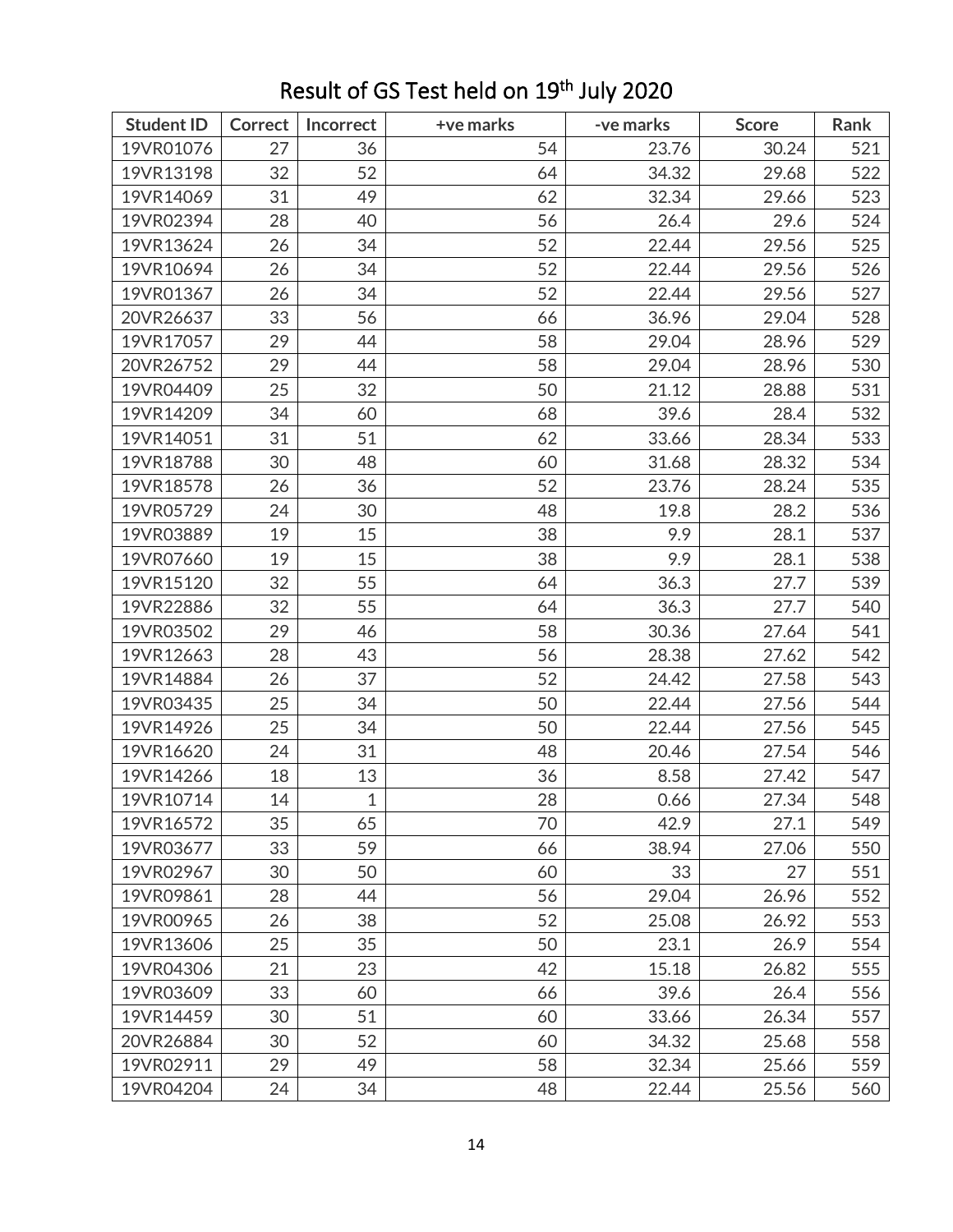| <b>Student ID</b> | Correct | Incorrect | +ve marks | -ve marks | <b>Score</b> | Rank |
|-------------------|---------|-----------|-----------|-----------|--------------|------|
| 19VR00534         | 26      | 41        | 52        | 27.06     | 24.94        | 561  |
| 19VR24209         | 24      | 35        | 48        | 23.1      | 24.9         | 562  |
| 19VR00951         | 18      | 17        | 36        | 11.22     | 24.78        | 563  |
| 19VR15797         | 30      | 54        | 60        | 35.64     | 24.36        | 564  |
| 19VR00991         | 21      | 27        | 42        | 17.82     | 24.18        | 565  |
| 19VR03495         | 20      | 24        | 40        | 15.84     | 24.16        | 566  |
| 19VR14005         | 19      | 21        | 38        | 13.86     | 24.14        | 567  |
| 19VR15150         | 19      | 21        | 38        | 13.86     | 24.14        | 568  |
| 19VR21457         | 19      | 21        | 38        | 13.86     | 24.14        | 569  |
| 19VR14781         | 18      | 18        | 36        | 11.88     | 24.12        | 570  |
| 20VR26590         | 22      | 31        | 44        | 20.46     | 23.54        | 571  |
| 19VR10426         | 30      | 56        | 60        | 36.96     | 23.04        | 572  |
| 19VR10859         | 28      | 50        | 56        | 33        | 23           | 573  |
| 19VR15005         | 27      | 47        | 54        | 31.02     | 22.98        | 574  |
| 19VR10823         | 21      | 29        | 42        | 19.14     | 22.86        | 575  |
| 19VR15602         | 29      | 54        | 58        | 35.64     | 22.36        | 576  |
| 19VR01281         | 27      | 48        | 54        | 31.68     | 22.32        | 577  |
| 19VR14033         | 25      | 42        | 50        | 27.72     | 22.28        | 578  |
| 20VR27159         | 24      | 39        | 48        | 25.74     | 22.26        | 579  |
| 19VR09619         | 23      | 36        | 46        | 23.76     | 22.24        | 580  |
| 19VR13799         | 21      | 30        | 42        | 19.8      | 22.2         | 581  |
| 19VR18580         | 18      | 21        | 36        | 13.86     | 22.14        | 582  |
| 19VR16025         | 25      | 43        | 50        | 28.38     | 21.62        | 583  |
| 19VR05219         | 25      | 43        | 50        | 28.38     | 21.62        | 584  |
| 19VR12383         | 24      | 40        | 48        | 26.4      | 21.6         | 585  |
| 19VR02065         | 22      | 34        | 44        | 22.44     | 21.56        | 586  |
| 19VR01425         | 20      | 28        | 40        | 18.48     | 21.52        | 587  |
| 19VR10451         | 18      | 22        | 36        | 14.52     | 21.48        | 588  |
| 19VR11902         | 18      | 22        | 36        | 14.52     | 21.48        | 589  |
| 19VR04028         | 15      | 13        | 30        | 8.58      | 21.42        | 590  |
| 19VR00807         | 26      | 47        | 52        | 31.02     | 20.98        | 591  |
| 19VR00280         | 24      | 41        | 48        | 27.06     | 20.94        | 592  |
| 19VR05443         | 22      | 35        | 44        | 23.1      | 20.9         | 593  |
| 19VR21402         | 20      | 29        | 40        | 19.14     | 20.86        | 594  |
| 19VR02534         | 19      | 26        | 38        | 17.16     | 20.84        | 595  |
| 19VR14267         | 18      | 23        | 36        | 15.18     | 20.82        | 596  |
| 19VR03179         | 31      | 63        | 62        | 41.58     | 20.42        | 597  |
| 19VR10005         | 26      | 48        | 52        | 31.68     | 20.32        | 598  |
| 19VR04103         | 24      | 42        | 48        | 27.72     | 20.28        | 599  |
| 19VR13407         | 22      | 36        | 44        | 23.76     | 20.24        | 600  |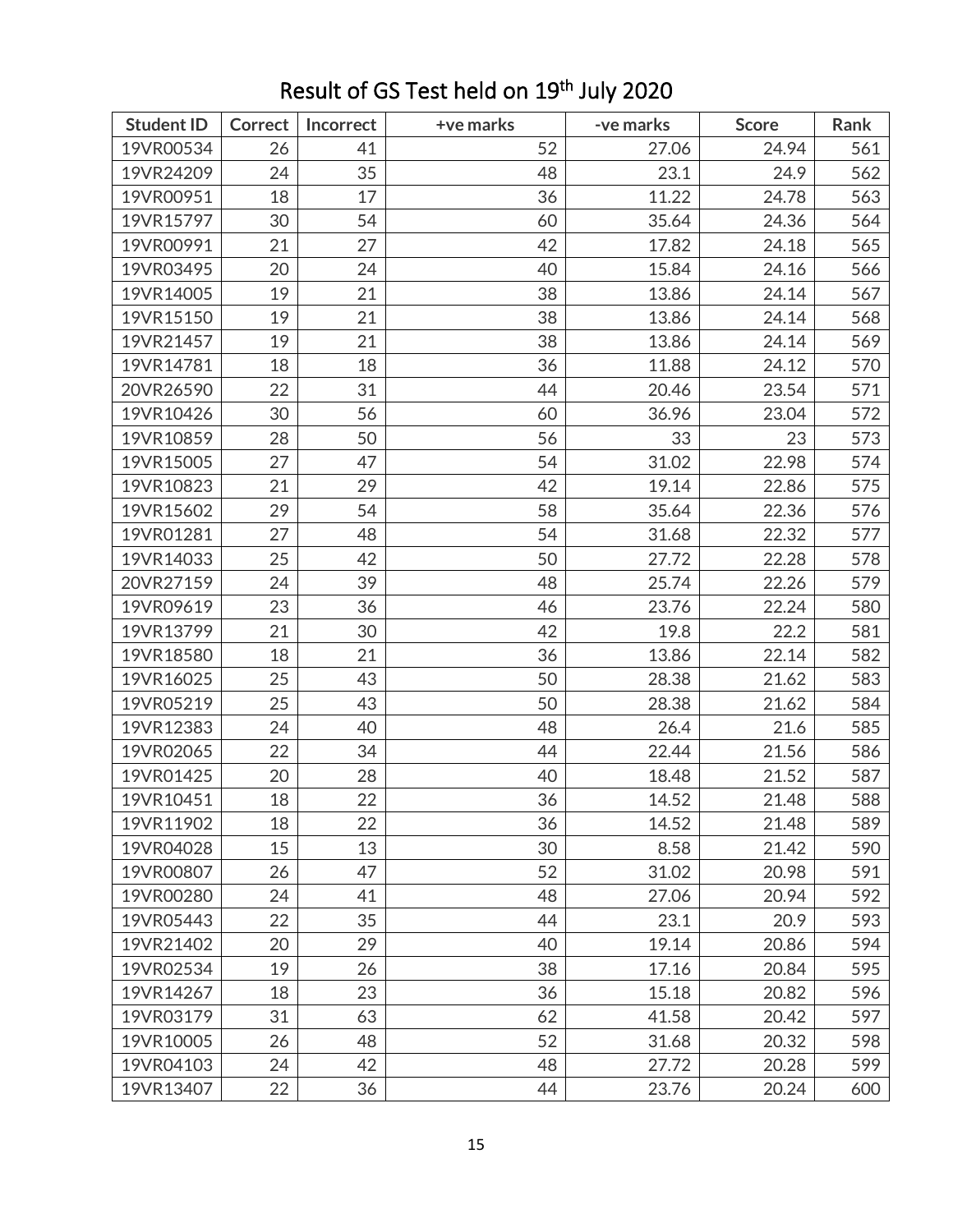| <b>Student ID</b> | <b>Correct</b> | Incorrect      | +ve marks | -ve marks | <b>Score</b> | Rank |
|-------------------|----------------|----------------|-----------|-----------|--------------|------|
| 19VR05082         | 22             | 36             | 44        | 23.76     | 20.24        | 601  |
| 19VR12187         | 20             | 30             | 40        | 19.8      | 20.2         | 602  |
| 19VR14730         | 15             | 15             | 30        | 9.9       | 20.1         | 603  |
| 19VR20380         | 32             | 67             | 64        | 44.22     | 19.78        | 604  |
| 19VR02175         | 22             | 37             | 44        | 24.42     | 19.58        | 605  |
| 19VR03193         | 11             | $\overline{4}$ | 22        | 2.64      | 19.36        | 606  |
| 19VR06302         | 28             | 56             | 56        | 36.96     | 19.04        | 607  |
| 19VR17105         | 28             | 56             | 56        | 36.96     | 19.04        | 608  |
| 19VR20725         | 23             | 41             | 46        | 27.06     | 18.94        | 609  |
| 19VR17053         | 19             | 29             | 38        | 19.14     | 18.86        | 610  |
| 19VR14859         | 12             | 8              | 24        | 5.28      | 18.72        | 611  |
| 19VR00786         | 29             | 60             | 58        | 39.6      | 18.4         | 612  |
| 19VR03971         | 28             | 57             | 56        | 37.62     | 18.38        | 613  |
| 19VR05326         | 18             | 27             | 36        | 17.82     | 18.18        | 614  |
| 19VR16682         | 27             | 55             | 54        | 36.3      | 17.7         | 615  |
| 19VR01472         | 27             | 55             | 54        | 36.3      | 17.7         | 616  |
| 19VR01227         | 24             | 46             | 48        | 30.36     | 17.64        | 617  |
| 19VR19895         | 23             | 43             | 46        | 28.38     | 17.62        | 618  |
| 20VR26754         | 22             | 40             | 44        | 26.4      | 17.6         | 619  |
| 19VR01506         | 15             | 19             | 30        | 12.54     | 17.46        | 620  |
| 19VR16523         | 13             | 13             | 26        | 8.58      | 17.42        | 621  |
| 19VR06328         | 27             | 56             | 54        | 36.96     | 17.04        | 622  |
| 19VR05963         | 25             | 50             | 50        | 33        | 17           | 623  |
| 19VR10498         | 19             | 32             | 38        | 21.12     | 16.88        | 624  |
| 19VR14378         | 16             | 23             | 32        | 15.18     | 16.82        | 625  |
| 19VR00547         | 30             | 66             | 60        | 43.56     | 16.44        | 626  |
| 19VR16699         | 22             | 42             | 44        | 27.72     | 16.28        | 627  |
| 19VR05028         | 22             | 42             | 44        | 27.72     | 16.28        | 628  |
| 19VR11494         | 15             | 21             | 30        | 13.86     | 16.14        | 629  |
| 19VR04789         | 20             | 37             | 40        | 24.42     | 15.58        | 630  |
| 19VR11202         | 18             | 31             | 36        | 20.46     | 15.54        | 631  |
| 19VR05870         | 17             | 28             | 34        | 18.48     | 15.52        | 632  |
| 19VR05767         | 14             | 19             | 28        | 12.54     | 15.46        | 633  |
| 19VR01955         | 10             | $\overline{7}$ | 20        | 4.62      | 15.38        | 634  |
| 19VR02082         | 27             | 59             | 54        | 38.94     | 15.06        | 635  |
| 19VR04989         | 19             | 35             | 38        | 23.1      | 14.9         | 636  |
| 19VR09501         | 12             | 14             | 24        | 9.24      | 14.76        | 637  |
| 19VR17312         | 23             | 48             | 46        | 31.68     | 14.32        | 638  |
| 20VR26711         | 14             | 21             | 28        | 13.86     | 14.14        | 639  |
| 19VR12340         | 21             | 43             | 42        | 28.38     | 13.62        | 640  |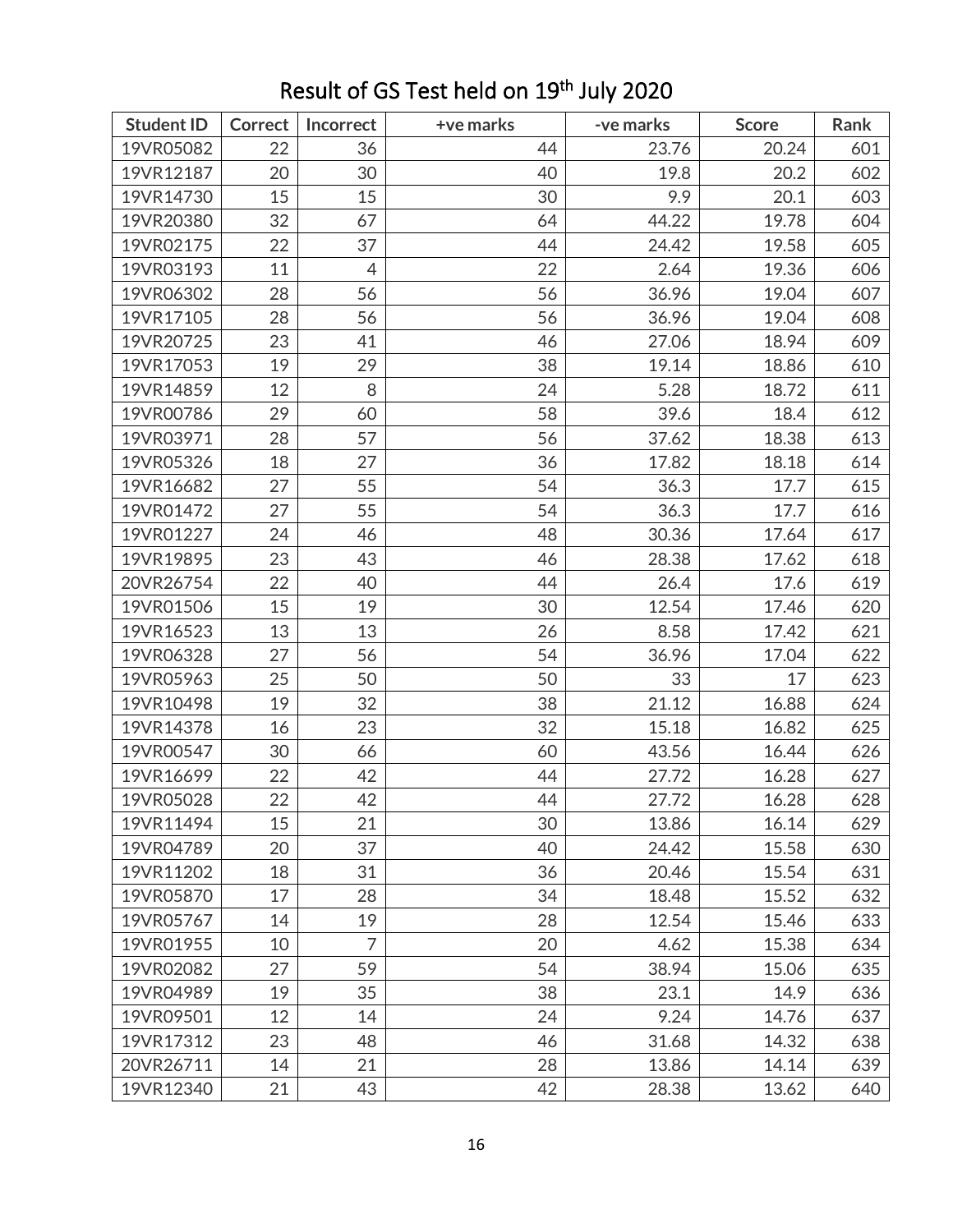| <b>Student ID</b> | <b>Correct</b> | Incorrect      | +ve marks | -ve marks | <b>Score</b> | Rank |
|-------------------|----------------|----------------|-----------|-----------|--------------|------|
| 19VR12635         | 18             | 34             | 36        | 22.44     | 13.56        | 641  |
| 19VR11713         | 15             | 25             | 30        | 16.5      | 13.5         | 642  |
| 19VR24798         | 13             | 19             | 26        | 12.54     | 13.46        | 643  |
| 20VR26603         | 12             | 16             | 24        | 10.56     | 13.44        | 644  |
| 19VR20765         | 9              | $\overline{7}$ | 18        | 4.62      | 13.38        | 645  |
| 19VR15613         | 24             | 53             | 48        | 34.98     | 13.02        | 646  |
| 19VR15415         | 23             | 50             | 46        | 33        | 13           | 647  |
| 19VR19267         | $\overline{7}$ | $\overline{2}$ | 14        | 1.32      | 12.68        | 648  |
| 19VR01818         | 25             | 57             | 50        | 37.62     | 12.38        | 649  |
| 19VR01308         | 18             | 36             | 36        | 23.76     | 12.24        | 650  |
| 19VR20806         | 16             | 30             | 32        | 19.8      | 12.2         | 651  |
| 19VR03279         | 15             | 27             | 30        | 17.82     | 12.18        | 652  |
| 19VR07782         | 9              | 9              | 18        | 5.94      | 12.06        | 653  |
| 19VR06034         | 18             | 37             | 36        | 24.42     | 11.58        | 654  |
| 19VR16702         | 15             | 28             | 30        | 18.48     | 11.52        | 655  |
| 19VR22913         | 29             | 71             | 58        | 46.86     | 11.14        | 656  |
| 20VR26615         | 29             | 71             | 58        | 46.86     | 11.14        | 657  |
| 19VR02196         | 25             | 59             | 50        | 38.94     | 11.06        | 658  |
| 19VR15414         | 25             | 59             | 50        | 38.94     | 11.06        | 659  |
| 19VR05893         | 17             | 35             | 34        | 23.1      | 10.9         | 660  |
| 20VR27100         | 17             | 35             | 34        | 23.1      | 10.9         | 661  |
| 19VR05168         | 14             | 26             | 28        | 17.16     | 10.84        | 662  |
| 19VR12057         | 11             | 17             | 22        | 11.22     | 10.78        | 663  |
| 19VR06735         | 11             | 17             | 22        | 11.22     | 10.78        | 664  |
| 19VR17155         | 10             | 14             | 20        | 9.24      | 10.76        | 665  |
| 20VR27131         | 27             | 66             | 54        | 43.56     | 10.44        | 666  |
| 19VR05616         | 21             | 48             | 42        | 31.68     | 10.32        | 667  |
| 19VR00930         | 5              | $\mathbf 0$    | 10        | 0         | 10           | 668  |
| 19VR20695         | 20             | 46             | 40        | 30.36     | 9.64         | 669  |
| 19VR10738         | 19             | 43             | 38        | 28.38     | 9.62         | 670  |
| 19VR14131         | 10             | 16             | 20        | 10.56     | 9.44         | 671  |
| 19VR20670         | 8              | 10             | 16        | 6.6       | 9.4          | 672  |
| 19VR17309         | $\overline{7}$ | $\overline{7}$ | 14        | 4.62      | 9.38         | 673  |
| 19VR14119         | 5              | $\mathbf{1}$   | 10        | 0.66      | 9.34         | 674  |
| 20VR26633         | 17             | 38             | 34        | 25.08     | 8.92         | 675  |
| 19VR17248         | 15             | 32             | 30        | 21.12     | 8.88         | 676  |
| 19VR11573         | 7              | 10             | 14        | 6.6       | 7.4          | 677  |
| 19VR05895         | 7              | 10             | 14        | 6.6       | 7.4          | 678  |
| 19VR02078         | 26             | 68             | 52        | 44.88     | 7.12         | 679  |
| 19VR04988         | 22             | 56             | 44        | 36.96     | 7.04         | 680  |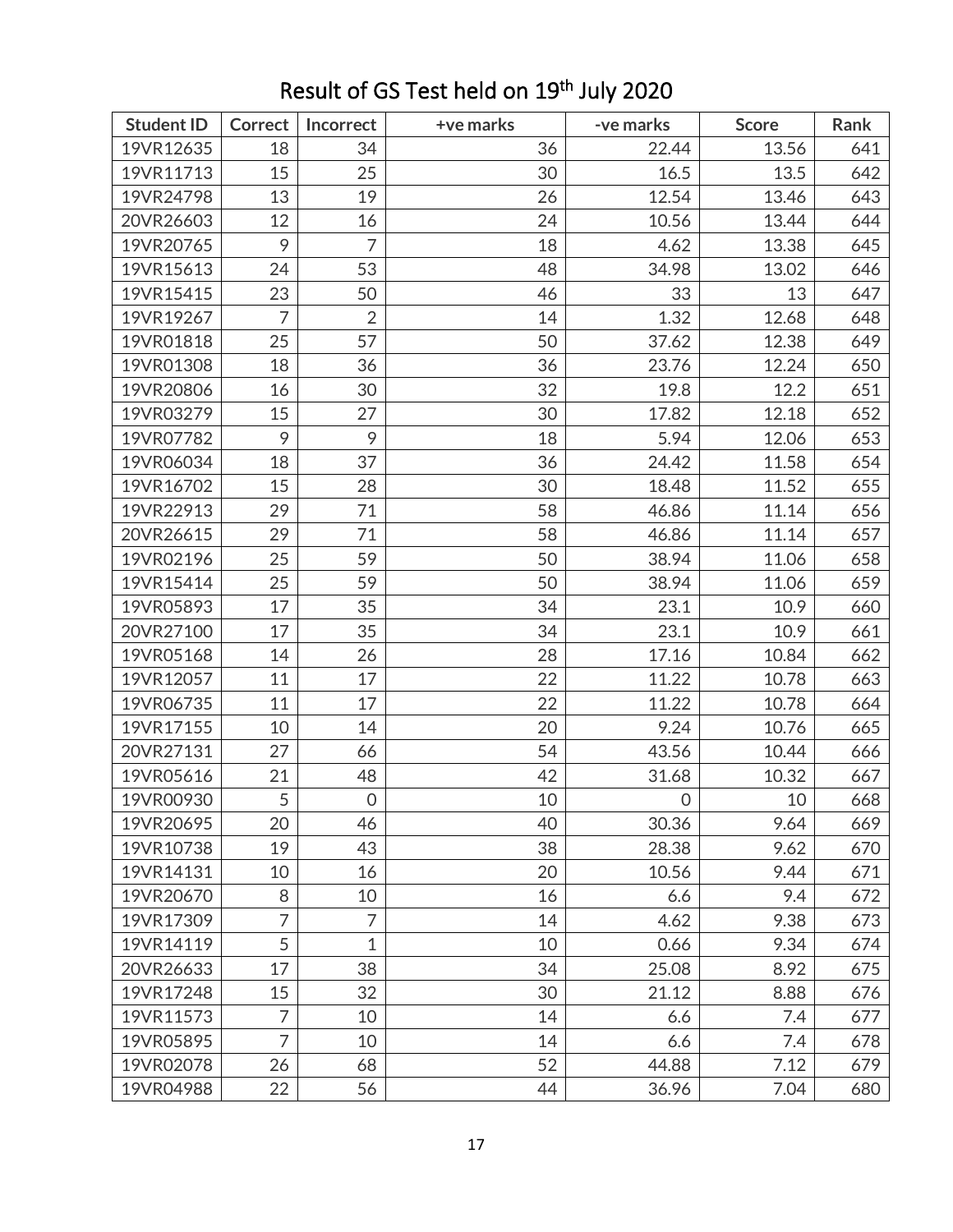| <b>Student ID</b> | <b>Correct</b> | Incorrect      | +ve marks      | -ve marks      | <b>Score</b>   | Rank |
|-------------------|----------------|----------------|----------------|----------------|----------------|------|
| 19VR14514         | 18             | 44             | 36             | 29.04          | 6.96           | 681  |
| 19VR15216         | 16             | 38             | 32             | 25.08          | 6.92           | 682  |
| 19VR00247         | 27             | 72             | 54             | 47.52          | 6.48           | 683  |
| 19VR19901         | 21             | 54             | 42             | 35.64          | 6.36           | 684  |
| 19VR17178         | 10             | 21             | 20             | 13.86          | 6.14           | 685  |
| 19VR21527         | 6              | 9              | 12             | 5.94           | 6.06           | 686  |
| 19VR13394         | 4              | 3              | 8              | 1.98           | 6.02           | 687  |
| 19VR12471         | 27             | 73             | 54             | 48.18          | 5.82           | 688  |
| 19VR15571         | 8              | 16             | 16             | 10.56          | 5.44           | 689  |
| 19VR07226         | 8              | 17             | 16             | 11.22          | 4.78           | 690  |
| 19VR17148         | 6              | 11             | 12             | 7.26           | 4.74           | 691  |
| 19VR02164         | 6              | 11             | 12             | 7.26           | 4.74           | 692  |
| 19VR00401         | $\overline{4}$ | 5              | 8              | 3.3            | 4.7            | 693  |
| 19VR12171         | 17             | 45             | 34             | 29.7           | 4.3            | 694  |
| 19VR13122         | 4              | 6              | 8              | 3.96           | 4.04           | 695  |
| 19VR10397         | 11             | 28             | 22             | 18.48          | 3.52           | 696  |
| 19VR11278         | 6              | 13             | 12             | 8.58           | 3.42           | 697  |
| 19VR13350         | 4              | $\overline{7}$ | 8              | 4.62           | 3.38           | 698  |
| 19VR12783         | $\overline{2}$ | $\mathbf 1$    | 4              | 0.66           | 3.34           | 699  |
| 19VR02008         | 8              | 20             | 16             | 13.2           | 2.8            | 700  |
| 19VR04467         | $\overline{2}$ | $\overline{2}$ | $\overline{4}$ | 1.32           | 2.68           | 701  |
| 19VR14690         | 17             | 48             | 34             | 31.68          | 2.32           | 702  |
| 19VR04241         | 16             | 45             | 32             | 29.7           | 2.3            | 703  |
| 19VR02293         | $\overline{2}$ | 3              | $\overline{4}$ | 1.98           | 2.02           | 704  |
| 19VR04972         | $\mathbf{1}$   | $\mathbf 0$    | $\overline{2}$ | 0              | $\overline{2}$ | 705  |
| 19VR04616         | 21             | 61             | 42             | 40.26          | 1.74           | 706  |
| 19VR00403         | 16             | 46             | 32             | 30.36          | 1.64           | 707  |
| 19VR02368         | $\mathbf{1}$   | $\overline{2}$ | $\overline{2}$ | 1.32           | 0.68           | 708  |
| 19VR03600         | $\mathbf 0$    | $\overline{0}$ | $\overline{0}$ | 0              | $\mathbf 0$    | 709  |
| 19VR00607         | $\mathbf 0$    | $\mathbf 0$    | $\mathbf 0$    | $\overline{0}$ | $\overline{0}$ | 710  |
| 20VR26499         | $\mathbf 0$    | $\mathbf 0$    | $\mathbf 0$    | $\overline{0}$ | $\overline{0}$ | 711  |
| 20VR26631         | $\overline{0}$ | $\overline{0}$ | $\overline{O}$ | $\overline{0}$ | $\overline{0}$ | 712  |
| 19VR05911         | 23             | 70             | 46             | 46.2           | $-0.2$         | 713  |
| 19VR18671         | 3              | 10             | 6              | 6.6            | $-0.6$         | 714  |
| 19VR19656         | 8              | 26             | 16             | 17.16          | $-1.16$        | 715  |
| 19VR16020         | $\mathbf{1}$   | 5              | $\overline{2}$ | 3.3            | $-1.3$         | 716  |
| 19VR11833         | 6              | 21             | 12             | 13.86          | $-1.86$        | 717  |
| 19VR01057         | 4              | 15             | 8              | 9.9            | $-1.9$         | 718  |
| 20VR26787         | $\mathbf{1}$   | 6              | $\overline{2}$ | 3.96           | $-1.96$        | 719  |
| 20VR27036         | 11             | 38             | 22             | 25.08          | $-3.08$        | 720  |